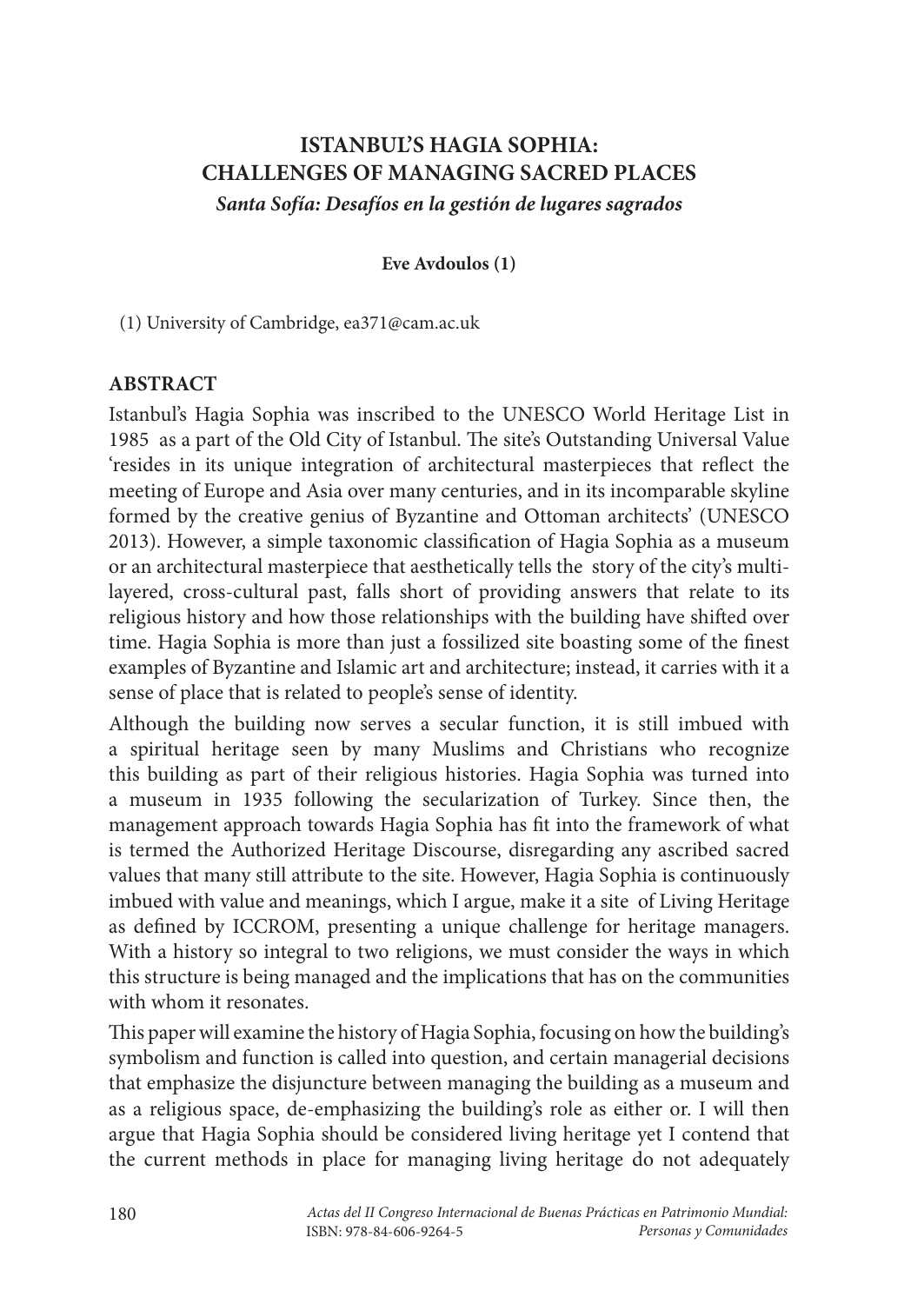address the issues present at Hagia Sophia. By tracing the problem areas within the current management systems, this presentation suggests a potential solution to managing the needs of Hagia Sophia.

**Key words:** Heritage management, living heritage, sacred sites, Hagia Sophia, interpretation, perception, nationalism

# *RESUMEN*

*Hagia Sophia, en Estambul, fue inscrita en la lista de Patrimonio Mundial de la Unesco en 1985 como parte de la Antigua ciudad de Estambul. El Valor Excepcional Universal del sitio 'reside en su integración única de obras maestras de la arquitectura que reflejan la unión de Europa y Asia a lo largo de los siglos, y en su incomparable perfil formado por el genio creativo de arquitectos otomanos y bizantinos' (UNESCO 2013). Sin embargo, una simple clasificación taxonómica de Hagia Sophia como un museo o una obra maestra que cuenta estéticamente la historia del pasado diverso e intercultural de la ciudad, no es suficiente para proporcionar las respuestas relacionadas con su historia religiosa y con cómo esas relaciones con el edificio lo han cambiado a lo largo del tiempo. Hagia Sophia es más que un simple lugar fosilizado, muestra algunos de los mejores ejemplos del arte y la arquitectura bizantina e islámica; de hecho, lleva consigo un sentido de pertenencia que está vinculado con el sentido de identidad de la gente.* 

*Aunque el edificio tiene ahora una función secular, todavía sigue imbuido con un patrimonio espiritual visto por muchos musulmanes y cristianos quienes reconocen a este edificio como parte de sus historias religiosas. Hagia Sophia fue convertida en museo en 1935 tras la secularización de Turquía. Desde entonces, el tratamiento patrimonial de Hagia Sophia se ha encuadrado en lo que se conoce como el Discurso Patrimonial Autorizado (Authorized Heritage Discourse), sin considerar los valores sagrados asignados que todavía muchos siguen atribuyendo al lugar. Sin embargo, Hagia Sophia está continuamente imbuida con valor y significados que, como argumento, convierten al lugar en un Patrimonio Viviente como es definido por el ICRROM, presentando un desafío único para los gestores patrimoniales. Con una historia tan integral para dos religiones, debemos considerar las maneras en las cuales esta estructura está siendo gestionada y las implicaciones que esto tiene sobre las comunidades en las que resuena.* 

*Este trabajo examinará la historia de Hagia Sophia centrándose en cómo el simbolismo del edificio y su función son puestos en duda y en ciertas decisiones de gestión que enfatizan la disyuntiva entre gestionar el edificio como un museo y como un espacio religioso, restándole importancia al papel del edificio como lo uno o lo otro. Sostengo a continuación que Hagia Sophia deberá ser considerado patrimonio*  viviente aunque afirmo que los métodos actuales en práctica para gestionar el *patrimonio viviente no abordan adecuadamente las cuestiones presentadas en*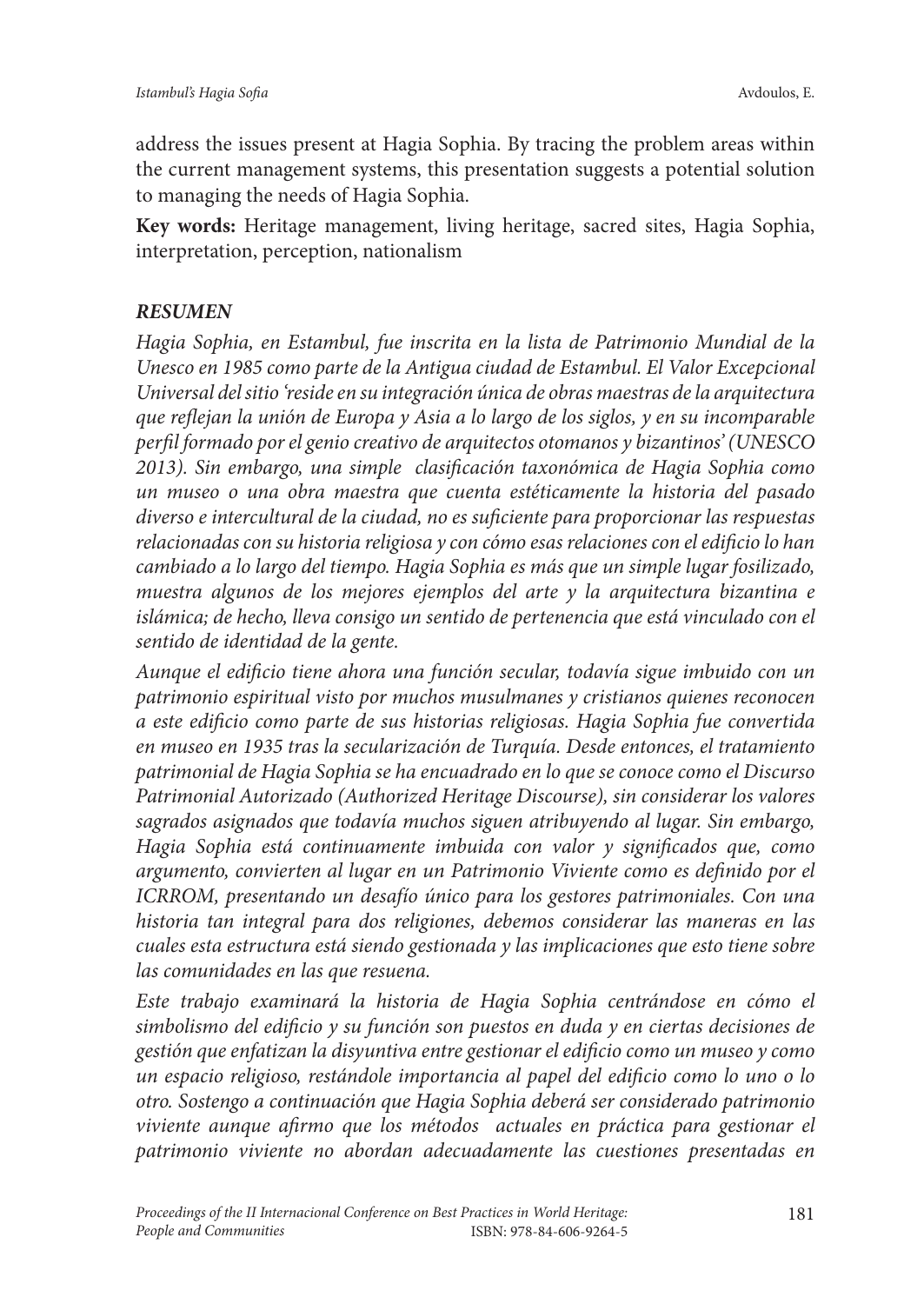*Hagia Sophia. A través del seguimiento de las áreas problemáticas dentro de los sistemas actuales de gestión, esta presentación sugiere una solución potencial para gestionar las necesidades de Hagia Sophia.* 

*Palabras clave: Gestión patrimonial, patrimonio viviente, lugares sagrados, Hagia Sophia, interpretación, percepción, nacionalismo.*

# **1. INTRODUCTION**

Situated in the crowded Sultanahmet Square in Istanbul stands Hagia Sophia, aesthetically telling the story of the city's multi-layered, cross cultural past, symbolizing the city and it's histories. At the same time however, it represents a conflict of ideologies that has been at the nation's core since 1923; a conflict that has, over time, 'acquired the quality of a national obsession in Turkey' (Kandiyoti 2012: 514). The building is an intersection of sacred and secular and represents a long history of religious dominance, contested pasts, and symbolic triumphs. Hagia Sophia is a unique building that currently presents a challenge for heritage managers. With a history so integral to two religions, we must consider the ways in which this structure is being managed and the implications that it has on the communities with whom it resonates.

#### **2. HISTORICAL BACKGROUND**

Commissioned by Emperor Justinian in 532 AD, Hagia Sophia has become known as one of the greatest architectural masterpieces of its time. The Hagia Sophia that stands today was built on the site of two earlier churches that bore the same name. Serving as the seat of the Patriarch of Constantinople and the throne to the Byzantine Emperors, the building functioned as the most decorated Christian basilica for nearly 900 years. It remained a Christian place of worship until 1453 when the Ottoman Empire gained control of then Constantinople. Sultan Mehmed II, leader of the Ottoman Empire, recognized 'Hagia Sophia's imperial prestige and monumental magnificence' and converted it into a mosque, while retaining the same name with a new Turkified spelling, Ayasofya<sup>1</sup> (Necipoglu 1992: 196). The new Muslim occupiers aesthetically altered the structure in numerous ways, adding minarets, covering up the Byzantine iconography and artistically decorating the interior with symbols of the Islamic faith (Figure 1).

<sup>1</sup> There are three traditional spellings for Hagia Sophia: Hagia Sophia (Western), Ayasofya (Turkish) and Agia Sophia (Greek). This paper will use the Western spelling, Hagia Sophia, as it is the spelling most commonly used in current academic literature.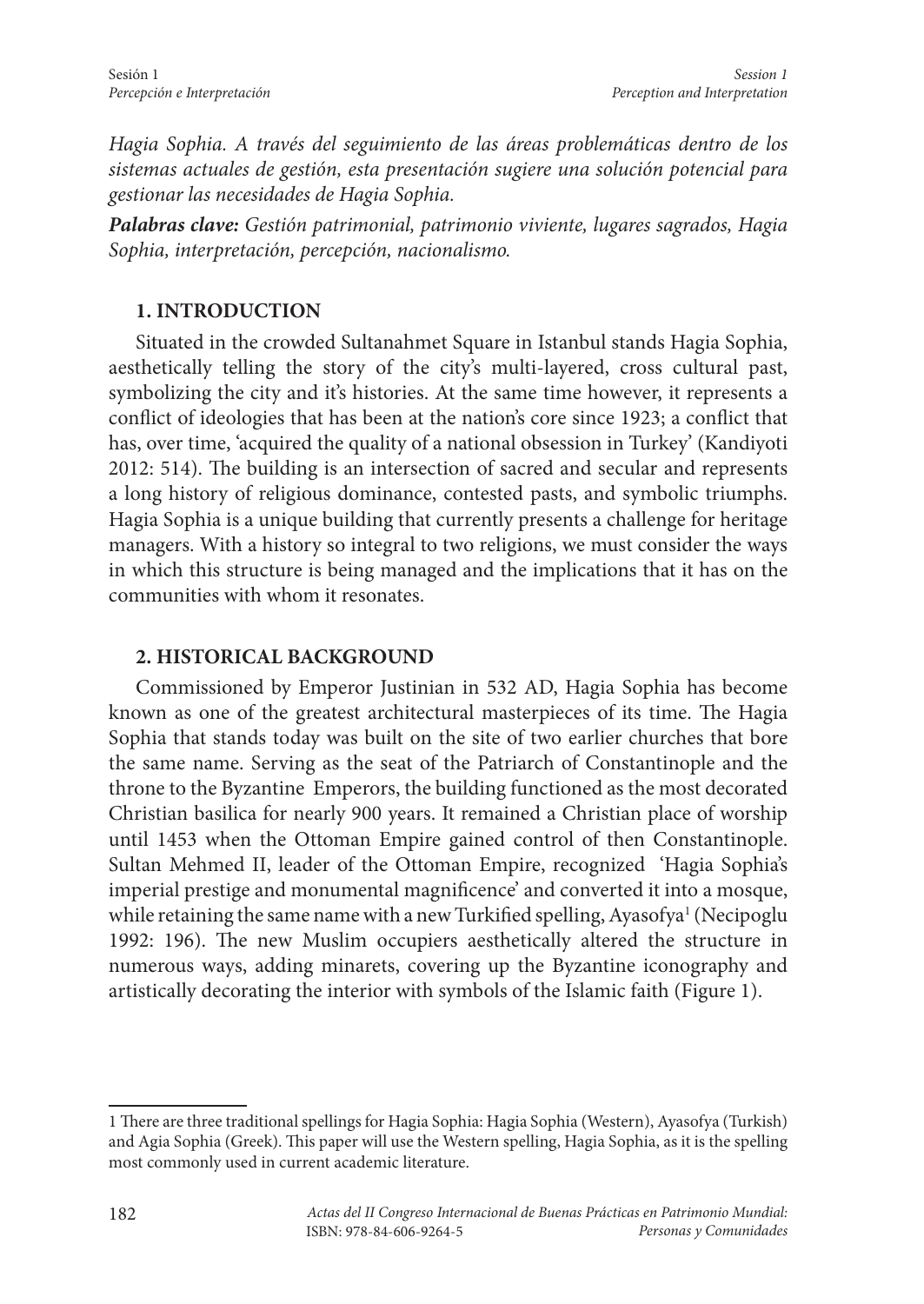

Figure 1. Interior of Hagia Sofia showing both Christian and Islamic symbolism

The building functioned as a mosque up until the end of the First World War; after Mustafa Kemal Ataturk was elected President of the Republic of Turkey in 1923, he instituted a complete reorganization and modernization of the new state. One of the major changes that came as a result of the secularization was the conversion of Hagia Sophia from a mosque into a museum as Necipoglu (1992) explains,

'The imperial and religious associations that the Ayasofya Mosque came to acquire [during the] Ottoman rule had to be neutralized under the secular Turkish Republic… The mosque had become too closely linked with the legitimacy of the Ottoman past from which the new government chose to sever its ties' (225).

Hagia Sophia continues to function as a museum today and in 2013, was the second most visited museum/archaeological site in Turkey attracting 3.3 million visitors and contributing about one fourth of the overall ticket revenue from all cultural heritage sites in the nation (Kultur Varliklari ve Muzeler Genel Mudurlugu 2013); its importance in Turkey's tourism industry is unparalleled.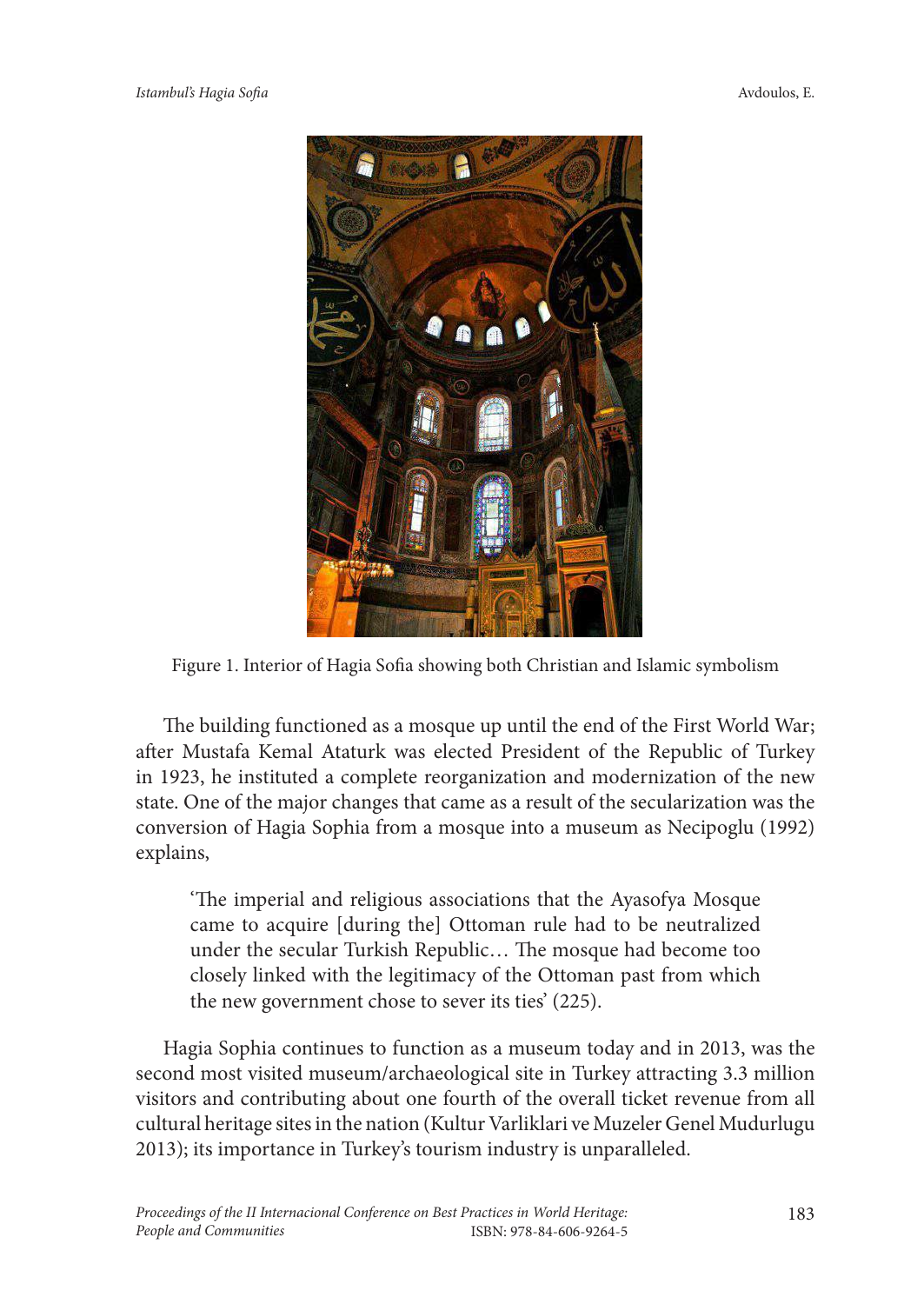# **3. THE USE OF HAGIA SOPHIA IN FORGING A NEW TURKISH IDENTITY**

The transition of Hagia Sophia from a mosque to a museum was an important step in the transformation of Turkey from a religious state to a secular<sup>2</sup> one. The building began being cast as a symbol of this transition into a modern, secular state. The link between archaeology and nationalism is one that has been widely explored (Kohl & Fawcett 1995; Diaz-Andreu & Champion 1996; Sørensen 1996; Kane 2003). During the establishment of the newly formed Turkish state, this link was particularly strong; the new nation instituted 'a simplified functionalist topdown model, where a group of people with clear political aims codify a specific history for consumption by the general public' (Sommer 2009: 104). Oncu (2007) states, 'In the cosmology of Turkish nationalism, Istanbul's name had been debased as emblematic of Ottoman decadence, pollution, miscegenation, against which the purity of a new national culture – located – in Ankara' was created' (236). Faced with the challenge of laying the foundation for a new modern state, Ataturk used severe methods to form a 'new Turkish identity based on the separation of mosque and state, ethnic and religious tolerance, and respect for both religious and secular Turkic traditions' (Baran 2010: 24). In order to establish this new identity, Ataturk relied, in part, on embracing the past of Turkey and re- inventing it for present purposes. Turkish heritage was beginning to be reimagined as ties were severed with the basic features of the Arab, Persian and Islamic worlds and emphasis was placed instead on modern and Western alternatives (Nachmani 2003: 87).

The effects of the secularisation of Turkey in 1923 under Ataturk's regime rippled throughout the country causing waves of political, administrative, and cultural change. To Ataturk, 'the role of Islam in Ottoman society and politics was responsible for the failure to modernize' (Toprak 2005: 30). He believed that the 'unity of religion was not essential for the formation of a nation' instead, a nation was formed by persons who 'share a rich historical legacy, have a sincere desire to live together, and have a common will to preserve their shared heritage (Bali 2006: 43). Ataturk and his colleagues issued a series of reforms to separate the state from the influences of Islamic religion; 'people began to see themselves as part of

<sup>2</sup> Defining 'secular' and 'sacred' varies greatly depending on context, and in Turkey especially, these terms are interpreted in many different ways. Secularism takes a unique form in Turkey; constitutionally it is a secular state, yet its historical and geographical circumstances create a particular atmosphere preventing secularism from fully manifesting (Dabestani et al 2012). With this in mind, 'one should not expect a full adaptation of secularism…[in] Turkey' (Topal 2011: 4). In the context of this discussion, secularism refers to a basic understanding of the separation between religion and politics, with an understanding that Hagia Sophia's current function is a 'secular' one, meaning 'not connected with religious or spiritual matters' (Oxford Dictionaries 2013b). Sacred, on the other hand, refers to something that is 'regarded with great respect and reference by a particular religion' (Oxford Dictionaries 2013a) or something 'recognized by individuals or groups as worthy of devotion, loyalty or esteem' (Jackson & Henrie 1983: 94).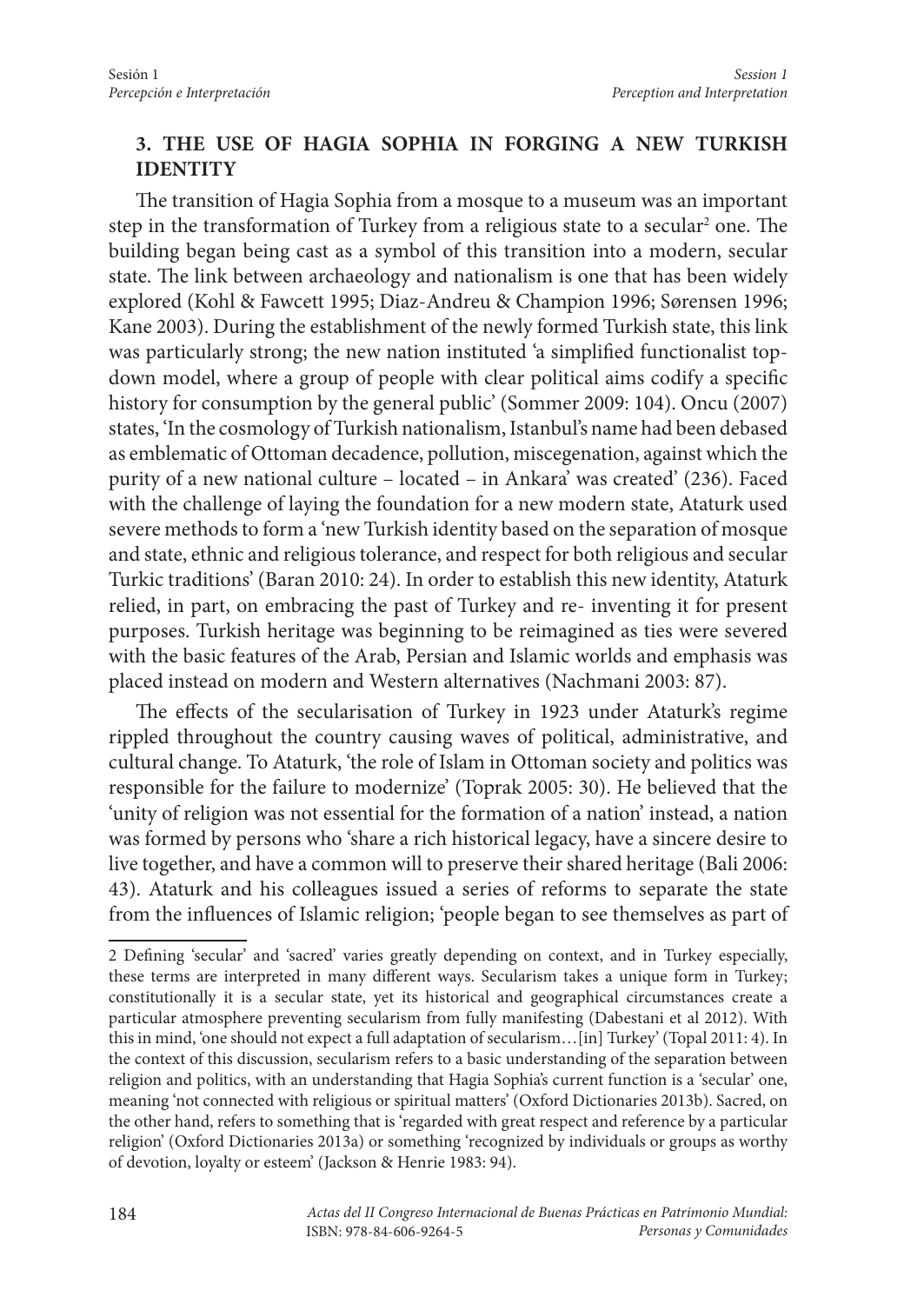a secular nation and not as part of a religious community, as had been the case in the Ottoman times' (Heper 2012: 81).

Instead of focusing on the 'religious and ethnic divisions that had plagued the diverse groups inhabiting Anatolia and the Eastern Balkans', Ataturk turned his attention towards creating a 'geographically based national identity' (Baran 2010: 9). However, the dominance of Istanbul as the most 'prominent symbol and bearer of Ottoman legacy' (Oncu 2007: 236) created issues for Ataturk. If a geographical identity were to be attained, this ideology attached to Istanbul would need to be re-negotiated. Özdogan (1998) describes, 'In creating a nation out of the ruins of the Ottoman Empire, it was essential to formulate an ideology that would assure national pride, give moral direction and identity' (116). Ataturk turned to the notion of culture to create this national pride, moral direction and identity in the city of Istanbul, claiming in 1936 'Culture is the foundation of the Turkish Republic' (Ministry of Culture 2013).

Attention was placed on re-vitalizing Istanbul and creating a national identity based on the previous cultures that thrived here. The focus became 'the generosity of the rule that accommodated a certain pluralism in the city' (Bora 1999: 49). Buildings that represented Ottoman dominance were either converted to serve secular functions (i.e. Hagia Sophia and Topkapi Palace) or retained their function and were opened to non-Muslim visitors (Blue Mosque), symbolizing the construction of a new national narrative and a new identity for Istanbul. The move towards a secular nation cast Hagia Sophia as a symbol of the plurality of Istanbul.

Hagia Sophia underwent various changes as a result of the Turkish secular movement. Upon the abolition of the Ottoman Caliphate in 1923, a newly formed Department of Religious Affairs was created (Article 136, The Constitution of the Turkish Republic). Prior to the secularisation, buildings including the Blue Mosque, Hagia Sophia and Süleymaniye Mosque served religious functions and fell under the rule of the state. However, in 1924 when the new constitution was put in place, the Blue Mosque and Süleymaniye Mosque were placed under the jurisdiction of the Department of Religious Affairs, and Hagia Sophia was placed under the jurisdiction of the Ministry of National Education (Deed of Hagia Sophia 1935), followed by the Undersecretariat for Cultural Affairs, and finally under the Ministry of Culture in 2003. This meant that Hagia Sophia now functioned very separately from any sort of religious constitution. The new ways of governing these structures has had profound impacts on the daily operation and use of each building. Stemming originally from the secular movement and then from a change in heritage management policy, these buildings took on new identities as being part of a larger national narrative.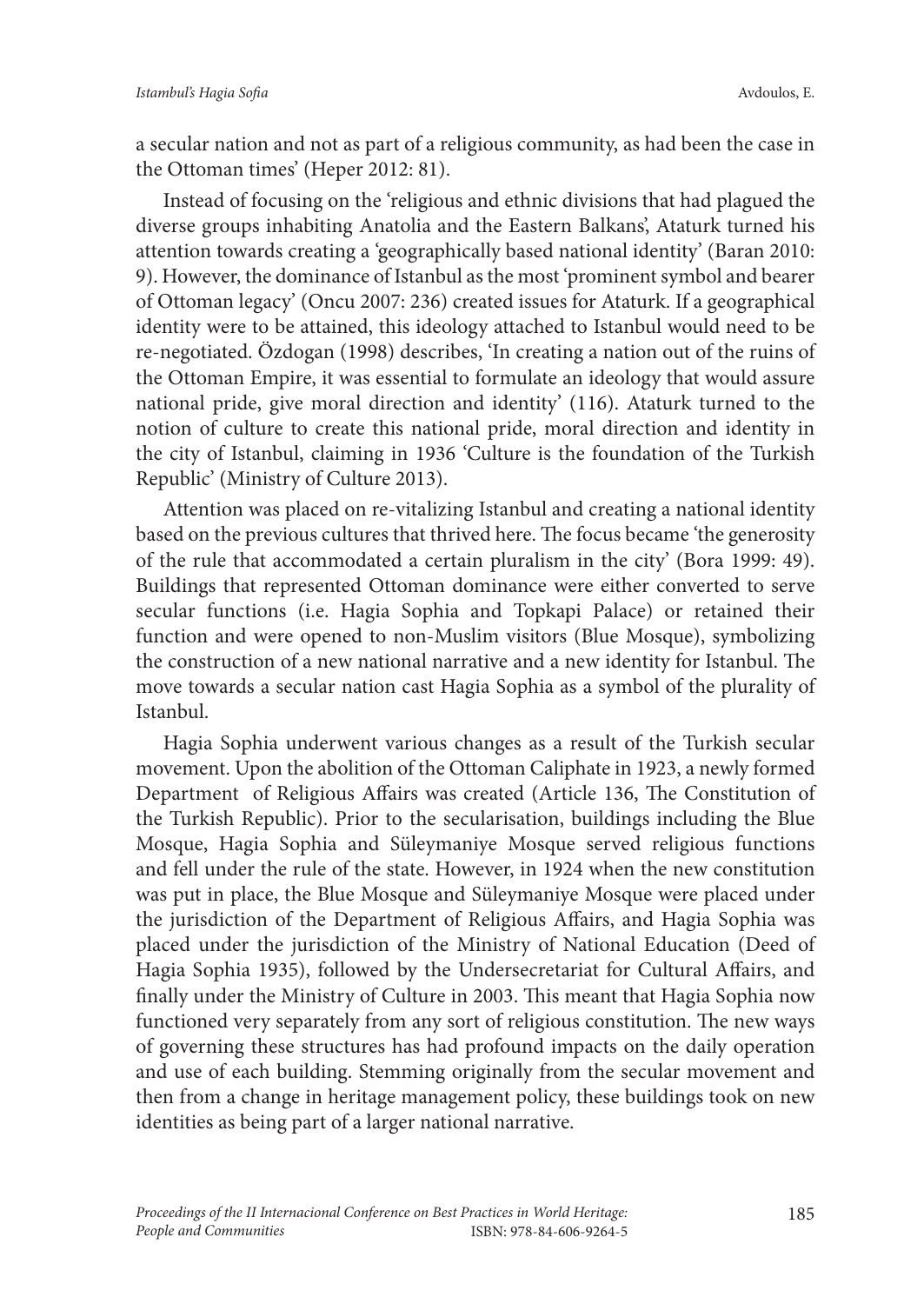Although Turkey was secularized in 1923, it was not until the 1950s that heritage became a technology of state through the establishment of the High Council of Monuments (Atakuman 2010:113). Following the Second World War, Turkey 'entered a new phase of politics that was characterized primarily by the search for closer union with Europe and the United States against the growing threat of communism flourishing among Turkey's neighbours' (Atakuman 2010: 113). The first democratic elections in 1950, 'dealt a major blow to the secular ideals of the Kemalist establishment' and a new identity politics formed focusing on an Islamized narrative (Atakuman 2010: 113). Atakuman states,

'Such conflicts between evidence and discourse have highlighted heritage as a dangerous issue; in turn, this has prompted attempts to remove heritage from the national consciousness and place it in the economic realm of touristic consumption. Thus, in the immediate aftermath of the 1980 military intervention, the Directorate of Cultural Assets and Museums was removed from the Ministry of Education and attached to the Ministry of Culture and Tourism (Atakuman 2010: 115).

The 1980s was a period of change in Turkey; a new constitution in 1982 and a new heritage law in 1983<sup>3</sup> firmly situated heritage within the state discourse and control (Ataukuman 2010: 115). It was also during this decade that Turkey applied for membership in the European Union and ratified the World Heritage Convention (WHC). In 1984, it submitted its first nominations to the WHC with the Old City of Istanbul as one of the candidates; this 'carried subtle messages of the state supported ideological orientation' as 'Istanbul…was a living monument to Turkish-Islamic tolerance' (Atakuman 2010: 116). A year later, in 1985, the Old City of Istanbul was inscribed onto the UNESCO World Heritage List (WHL) and as a result the preservation of these sites was made a priority. The nomination and subsequent inscription of the Old City of Istanbul onto the WHL was very politically important in a time when Turkey was trying to be put on equal footing with other European countries in the EU bid and when they were trying to situate themselves as independent yet similar to the Middle East. Scientific committees were put in place to take care of these structures (Ahunbay, interview, 26 March 2013) and construction around the area of Sultanahmet Square was carried out to protect the buildings from the human impacts of car pollution and heavy traffic. The secularisation of Turkey spurred off a chain of events in the heritage management practices of Turkey that contributed greatly to the increased physical preservation of these sites.

<sup>3</sup> Law 2863 on the Protection of Cultural and Natural Assests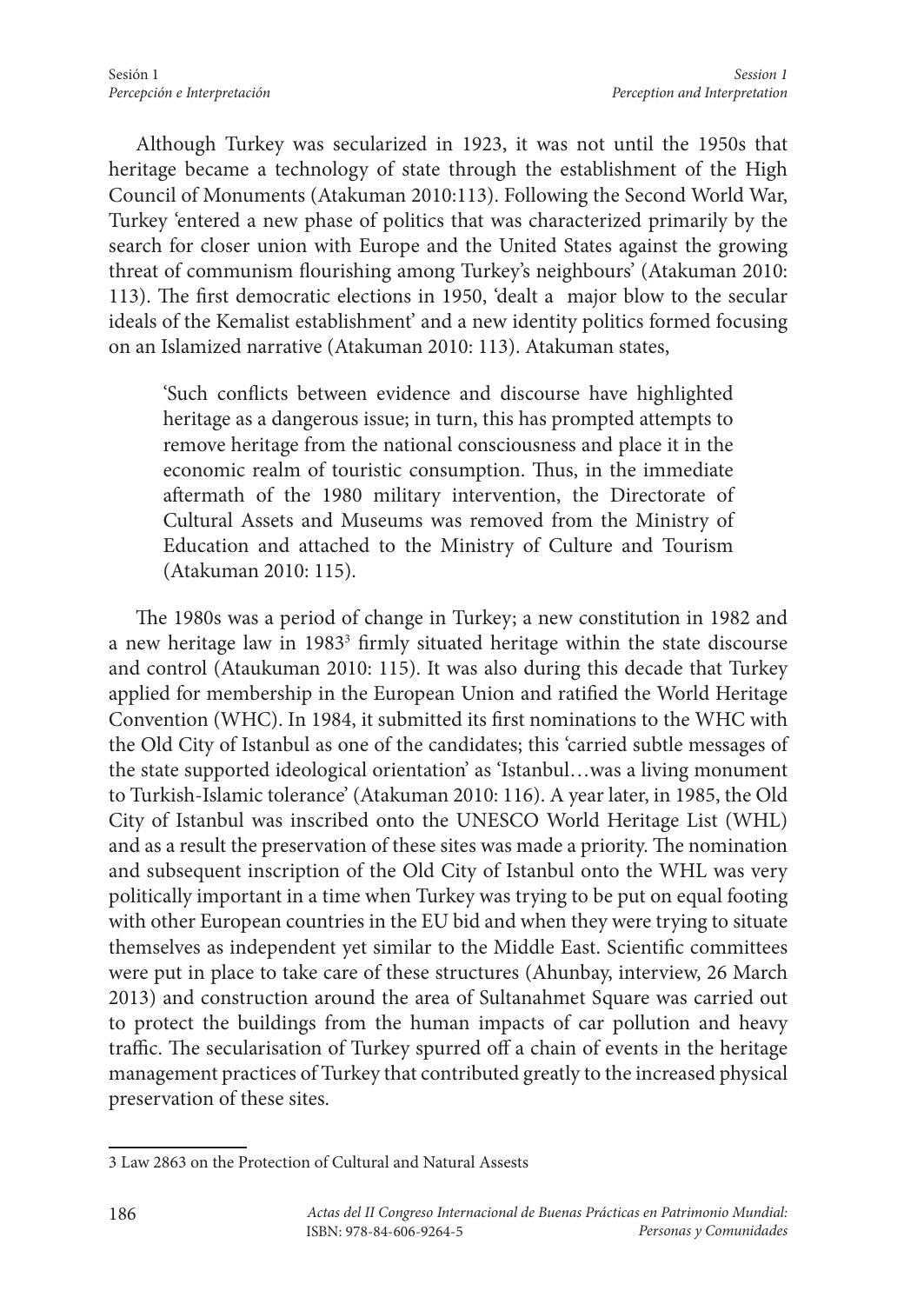# *3.1 Symbol of Turkey*

In the 1990s, following Turkey's EU rejection and a newfound distrust of the West as a result of the destructive economic effects of the Gulf War, Turkey faced a time of turmoil. Atakuman (2010) states, 'Turkey began looking for independent means by which to construct and protect its sovereignty while presenting the appearance of a regional superpower that Europe should seek to embrace' (118). Atakuman continues, 'new metaphors were created within the heritage discourse to glorify' Turkey (118). In the case of Hagia Sophia, Ataturk, 'used the policy of secularism to cast the building less as a palimpsest of religious practices than as one of cultural histories, where Byzantine and Ottoman legacies were to be shown side by side and equally defunct' (Shaw 2002: 932). 'To make Hagia Sophia a museum meant that it would be unlived. That was part of the idea' states leading scholar and conservator of Hagia Sophia, Zeynep Ahunbay (interview, 26 March 2013). Today a focus is placed on the architecture of the building to demonstrate the relationship between the 'east- west' .



Figure 2: Istanbul's Olympic bid logo for the 2020 Olympics showing the distinct skyline of the old city (Hurriyet Daily News 2013).

Furthermore, the distinct silhouette of Hagia Sophia is commonly seen alongside that of the Blue Mosque, a distinctly religious structure associated with the height of the Ottoman Empire, emphasizing again this binary further. Images of the Blue Mosque and Hagia Sophia as part of the Istanbul skyline have become staples to the city's identity. Most recently, this image has found itself integrated into Istanbul's failed 2020 Olympic bid logo (Figure 2). This logo, accompanied by the phrase 'Bridge Together', illustrates how images of these two buildings, Hagia Sophia and the Blue Mosque, are cast as representations of a harmonious relationship of past and present, East and West, secularism and Islam (Palmer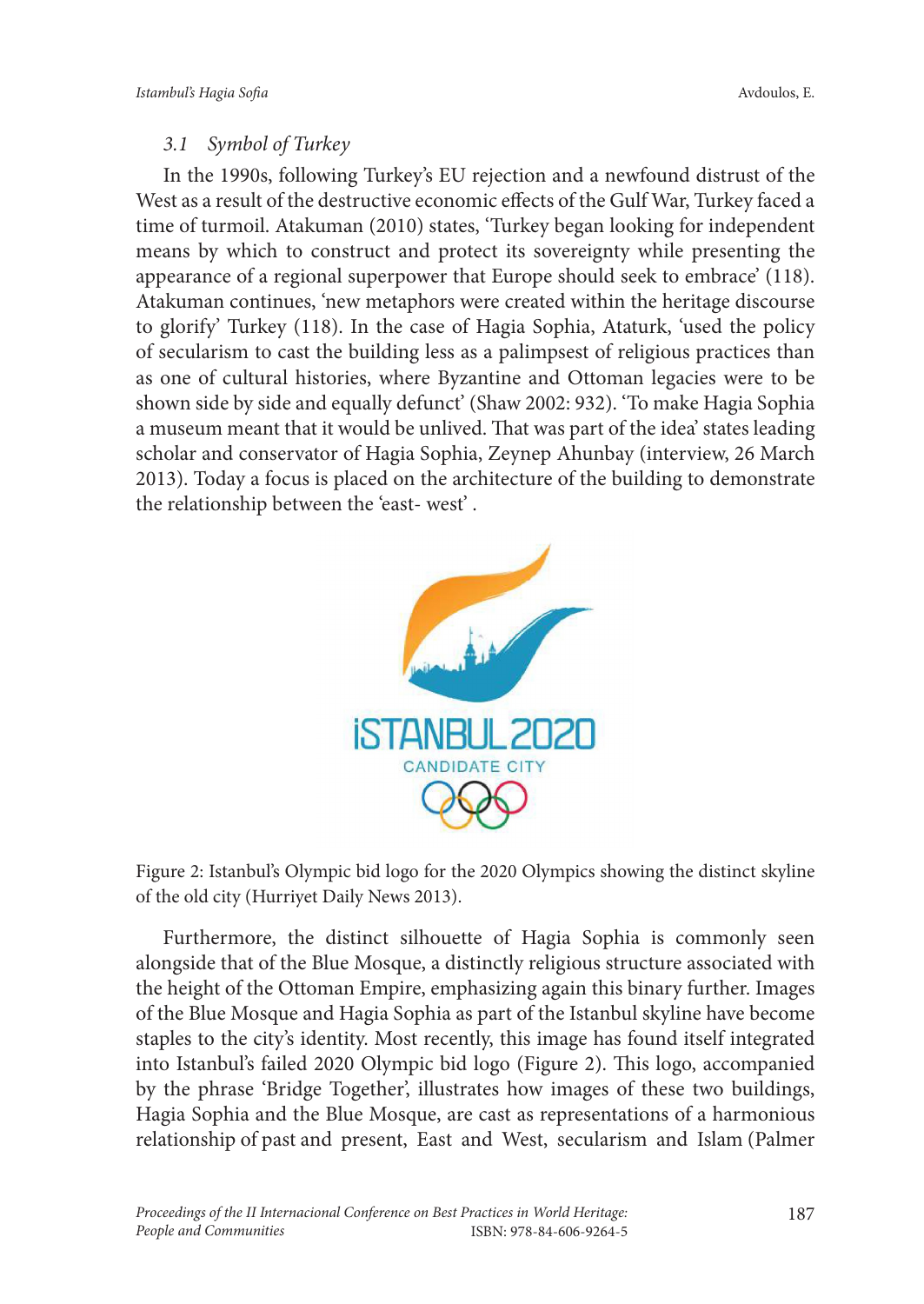1999: 316). Here, Istanbul represents a nation and city where two very different cultures meet and exist in harmony. The repeated use of these images illustrates how the Ministry of Culture and Tourism 'relies upon a form of nationalistic rhetoric as a way of conveying images and meanings about what it considers to be the nation's communal heritage' (Palmer 1999: 316). The use of these images and phrases, examples of the 'language of heritage tourism', are 'a powerful force in the construction, promotion and maintenance of a national identity because it illuminates the historic symbols of the nation's identity and holds them up for communal veneration' (Palmer 1999: 319). Hagia Sophia and Blue mosque are like many heritage sites in that they 'represent a conglomerate of symbols and narratives composed of an accumulation of all their past and continually evolving meanings (Viejo-Rose 2011: 54-55). The use of this particular images, illustrates not the sacred aspects of the buildings but more so a selective view of the plural history of Istanbul.

A historical trajectory outlining the effects of secularisation on Turkey's heritage policy and practices illuminates the possible reason for the incongruence between the sacred and secular identity of Hagia Sophia. Prior to the secularisation, Haiga Sophia functioned as a religious place of worship; yet post-secularisation the building was cast as a symbol of the new Turkish state. Images of Hagia Sophia and the Istanbul skyline, which combines the silhouettes of Hagia Sophia and the Blue Mosque, have been used in appropriating Turkey's national narrative. The importance of these buildings in Turkish nationalism exemplifies the secular commitment that the government has in maintaining these buildings as such.

#### **4. ENCOUNTERING THE SACRED AT HAGIA SOPHIA**

The existence of Hagia Sophia under different cultural and political groups has given the structure a unique aesthetic that represents the multi-layered past of the city of Istanbul. It is this distinct combination of architectural styles that contributed to the inscription of the Old City of Istanbul, of which Hagia Sophia is a part, to the UNESCO World Heritage List in 1985 with the site's Outstanding Universal Value residing 'in its integration of architectural masterpieces that reflect the meeting of Europe and Asia over many centuries' (UNESCO 2013). However, a simple taxonomic classification of Hagia Sophia as a museum or an architectural masterpiece that aesthetically tells of the city's multi-layered, crosscultural past, falls short of providing answers that relate to its religious history and how those relationships with the building have shifted over time. Hagia Sophia is more than just a fossilized site boasting some of the finest examples of Byzantine and Islamic art and architecture; instead it carries with it a sense of place that is related to people's sense of identity.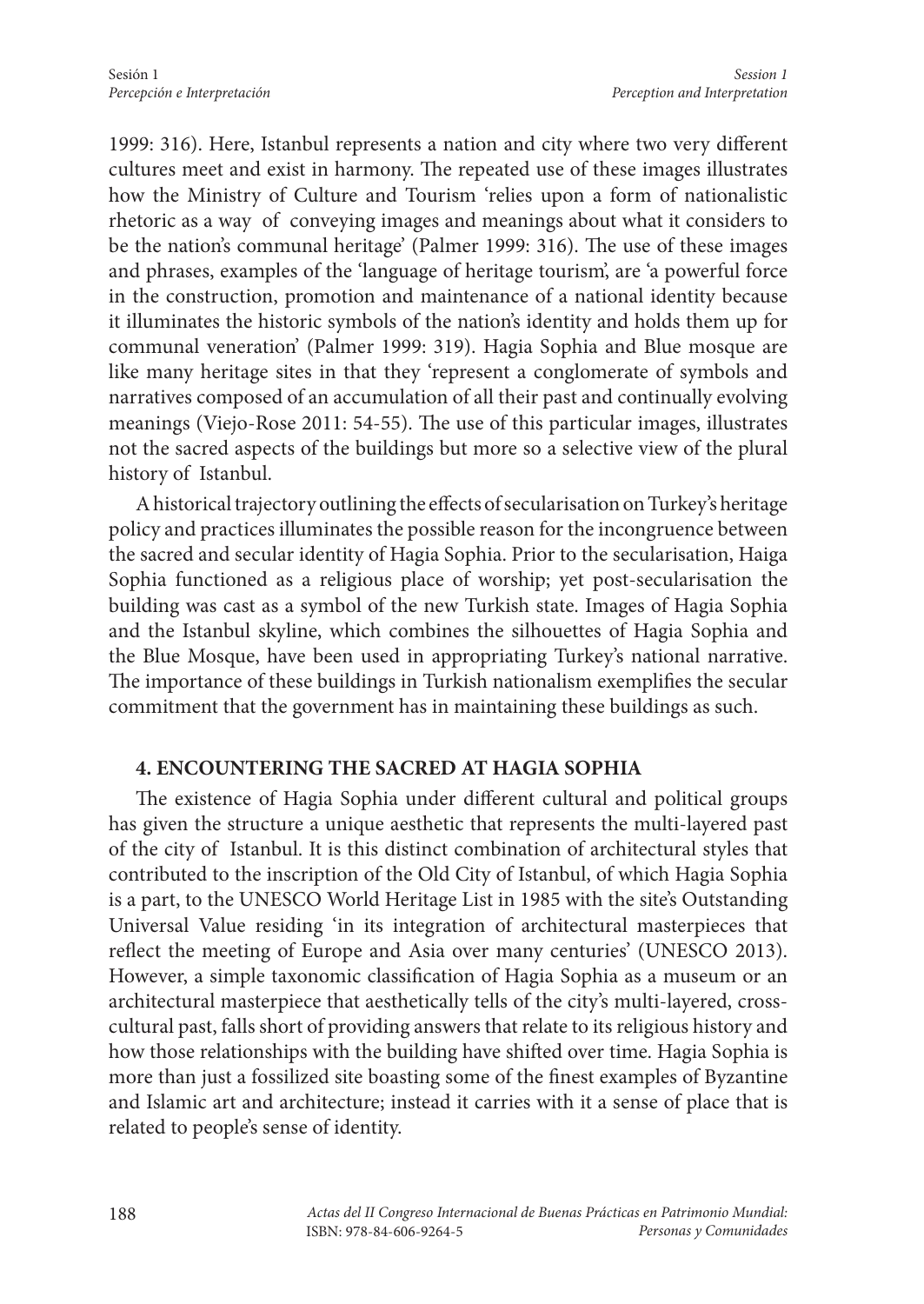Although the building now serves a secular function it is still imbued with a spiritual heritage seen by many Muslims and Christians who recognize this building as part of their religious histories. Hagia Sophia is 'a true lieu de memoire in which a wide variety of memories (Christian-Byzantine and Islamic Ottoman) crystallized, passing down from one generation to the other and continually being reinterpreted according to changing contexts' (Necipoglu 1992: 225). Hagia Sophia has functioned as a museum for over eighty years, the building continues to elicit emotionally charged responses from groups of people who revere the site as a sacred place. These responses are often seen in the form of protests, attempted worship, and actions of concern and arise as a result of individuals feeling that Hagia Sophia's sacred integrity is being compromised by its secular function as a museum.

Many events representing such feelings have occurred recently, highlighting the relevancy of these issues. In May of 2014, '40,000 Turkish Muslims assembled on mats in front of Istanbul's Hagia Sophia Museum in an organized prayer of protest calling for the famed basilica's conversion back to a mosque' (Seligson 2015). Salih Turan, head of the Anatolian Youth Association commented, 'Ayasofya is a symbol for the Islamic world and the symbol of Istanbul's conquest' (Seligson 2015). A similar prayer event occurred in May of 2012, again organised by the Anatolian Youth Association. Turan stated at the time, 'Keeping Hagia Sophia Mosque closed is an insult to our mostly Muslim population of 75 million… as the grandchildren of Mehmet the Conqueror, seeking the re-opening Hagia Sophia as a mosque is our legitimate right' (Yackley 2012). Turan has collected over 15 million signatures petitioning for Hagia Sophia to return to a mosque exemplifying the relevance of this issue, even after eighty years of the site's secular function. In February 2013, a group of citizens from the province of Kocaeli recently filed a petition to the Turkish government requesting to change the status of Hagia Sophia from a museum to a mosque (Hurriyet Daily News 2013). The request was met with Prime Minister Erdogan's dismissal, as he stated 'We have our Sultanahmet [Blue] Mosque just next to the Hagia Sophia. Leave the Hagia Sophia aside and fill up the Sultanahmet' (Bozkurt 2013). In addition to the museum's function being called into question, the building as a religious symbol has spurred controversy. In January 2013, Lego issued model toy set that a Turkish community felt resembled Istanbul's Hagia Sophia. The model, Jabba's Palace, caused upset from the Turkish Cultural Community of Austria upon the release of the item on shelves. The group 'called on Lego to apologise for affronting religious and cultural feelings' calling the act of selling the structure 'pure racism' (Nelson 2013).

However, it is not just members of the Muslim community expressing their interest in converting Hagia Sophia back into a religious place of worship. In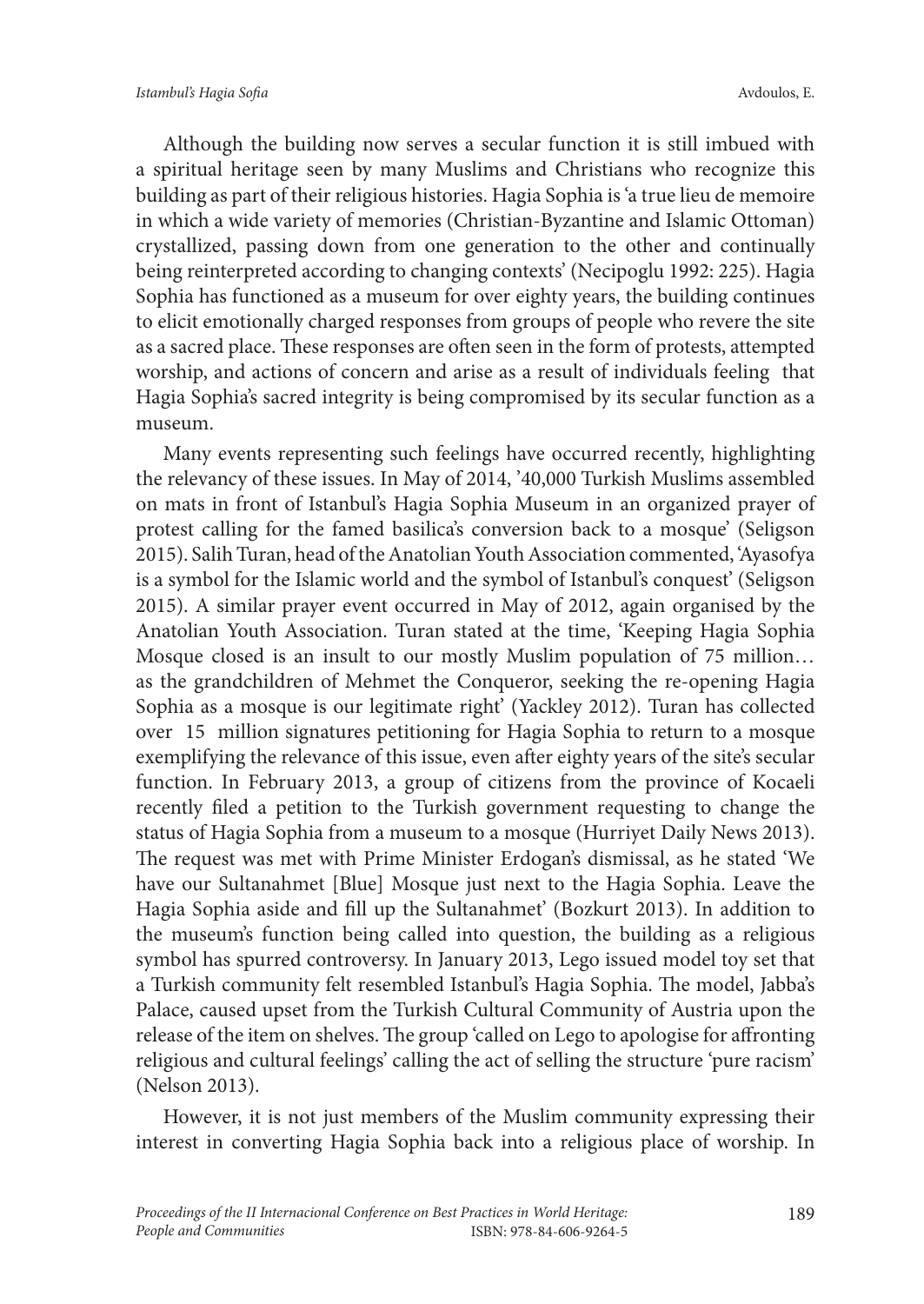September 2010, a group of 200 Orthodox Christians, led by Chris Spirou, the president of the International Congregation of Agia Sophia, planned to 'conduct Holy Liturgy Services in the Holy Church of Agia Sophia, the Great Church of Christianity and the symbol of the Orthodox Christian Faith' (Spirou 2009). The group's plans were cancelled for an undisclosed reason, yet Culture Minister Ertugrul Günay stated 'The state will take measures against such efforts' and that the iconic site would never host any type of religious service, maintaining its status as a museum (Hurriyet Daily News 2010).

In order to understand these events and why they might have occurred, it is useful to look at Hagia Sophia as a type of dissonant heritage. According to Tunbridge and Ashworth (1996) 'Dissonance in heritage involves a discordance or a lack of agreement and consistency… The attempted creation of a universal heritage which provides an equal but full inheritance for all, is not only essentially illogical but the attempt to approach it rapidly creates its own problems' (21). The conversion of Hagia Sophia into a museum attempted to cast this building as universal heritage. However, the various phases of conversion of Hagia Sophia still heavily remain in the collective memory. Not only has Hagia Sophia become 'a symbol of Islam's victory over Christianity and the West' but 'political Islam never forgave Ataturk for decreeing Ayasofya a museum in 1935' (Bora 1999: 50). Tunbridge and Ashworth (1996) suggest we use a phenomenon known as 'misused heritage' to understand the range of feelings associated with Hagia Sophia. They explain, 'an extra dissonant dimension will occur when the heritage is felt to be not only misplaced but misused as a result of that misplacement. Here it may not be the heritage itself that is altered but the context in which it is placed or presented' (Tunbridge & Ashworth 1996: 54). For some, Hagia Sophia is being 'misused' as a museum, creating tension and restoring religious feelings towards the structure.

#### *4.1 Sacred or Secular?*

It becomes evident from the events outlined above that there are still sacred qualities attributed to the site by various groups. However, since the secularization of Turkey rendered the building a non-religious site, there has been a constant disjuncture between the site as a 'secular museum' and as a 'religious heritage site'. Interpreting the ways in which Hagia Sophia is being represented and understood illustrate the difficulties and incongruences of incorporating these sacred views into the management approach of the building. Hagia Sophia is a unique heritage site that currently presents a challenge for heritage managers.

If one begins by analyzing the exterior of the site, this disjuncture between the building as a secular museum and a religious space becomes very clear. On the southeast side of Hagia Sophia is the 'Ayasofya' Mosque, opened in 1991 by the former Turkish President, Turgut Ozal. 'Historically it is not a mosque' states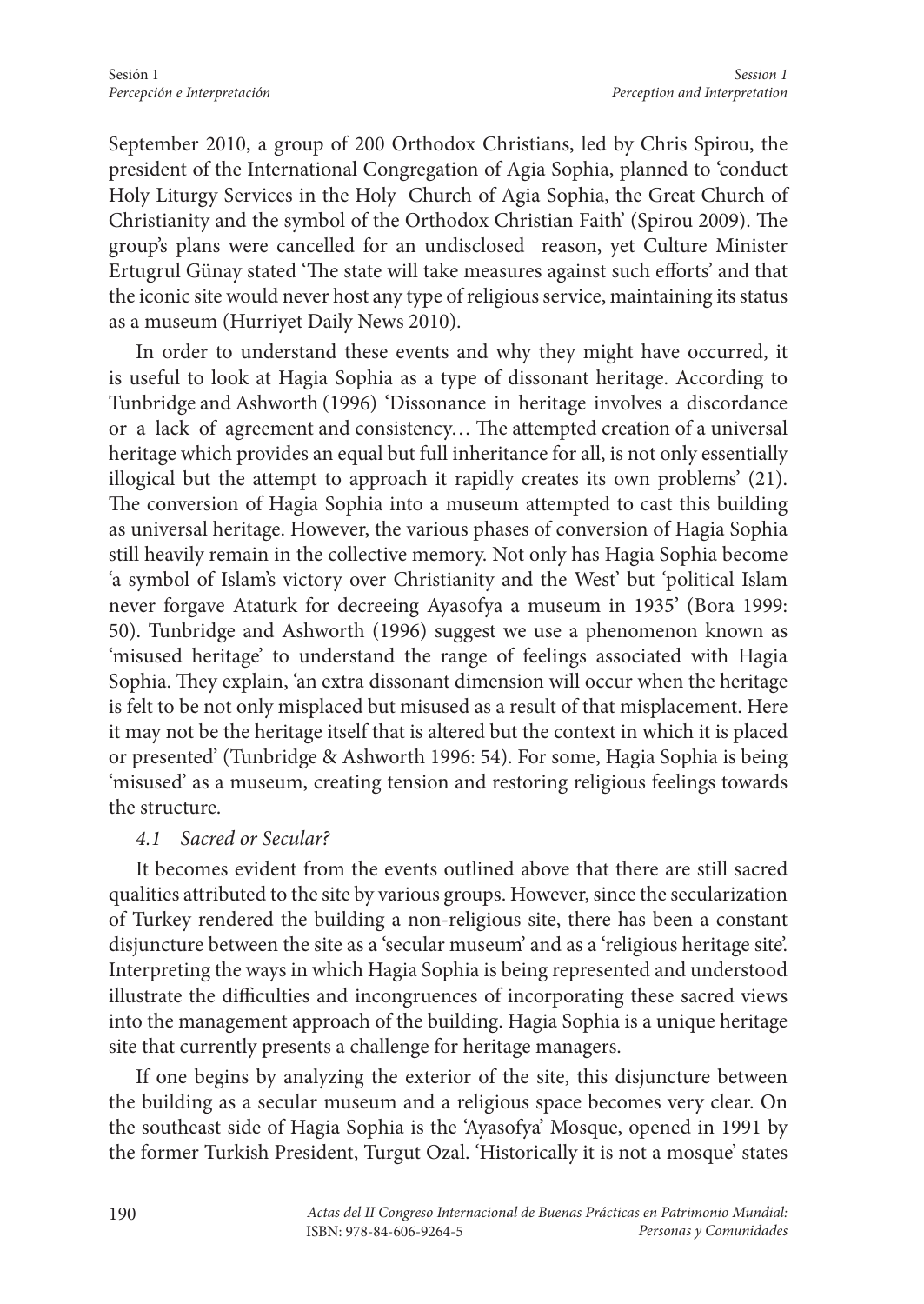former director Haluk Dursun, during the Ottoman times this was an annex building for the Sultans (interview, 29 March 2013). He continues, 'the building is a problem', not only does it not belong historically as there should not be a mosque within a mosque, but '[it] doesn't belong to the church [referring to the historical function of Hagia Sophia], [it] doesn't belong to the museum' (interview, 29 March 2013). Despite this however, the mosque uses the minarets of Hagia Sophia for the call to prayer. Audible from the loudspeakers affixed to the south and west minarets, the call to prayer can be heard from Hagia Sophia during the five prayer times as the verses alternate with that of the Blue Mosque. Despite the building functioning as a secular museum, the call to prayer continues to be recited from the Hagia Sophia minarets. On the opposite end of the southeast wall from the Ayasofya mosque, are located multiple shops selling various types of items from clothing, to rugs, to postcards (Figure 2).



Figure 3: Southeast wall of Hagia Sophia where both tourist shops as well as the Ayasofya Mosque are located.

Physically, these buildings are a part of the Hagia Sophia structure, however they do not sell any religious items. The location of the mosque on the one end of the southeast wall and the secularised shops on the opposite, creates a material area where religion interacts with civic and cultural practices, a space where the sacred and secular physically meet.

The use of Hagia Sophia's external structure as both a religious and a secular one further emphasizes the incongruence between these two ideologies, yet this phenomenon is also visible in the ways the administration chooses to administer the site itself. While there are obvious measures of profane secularism, there are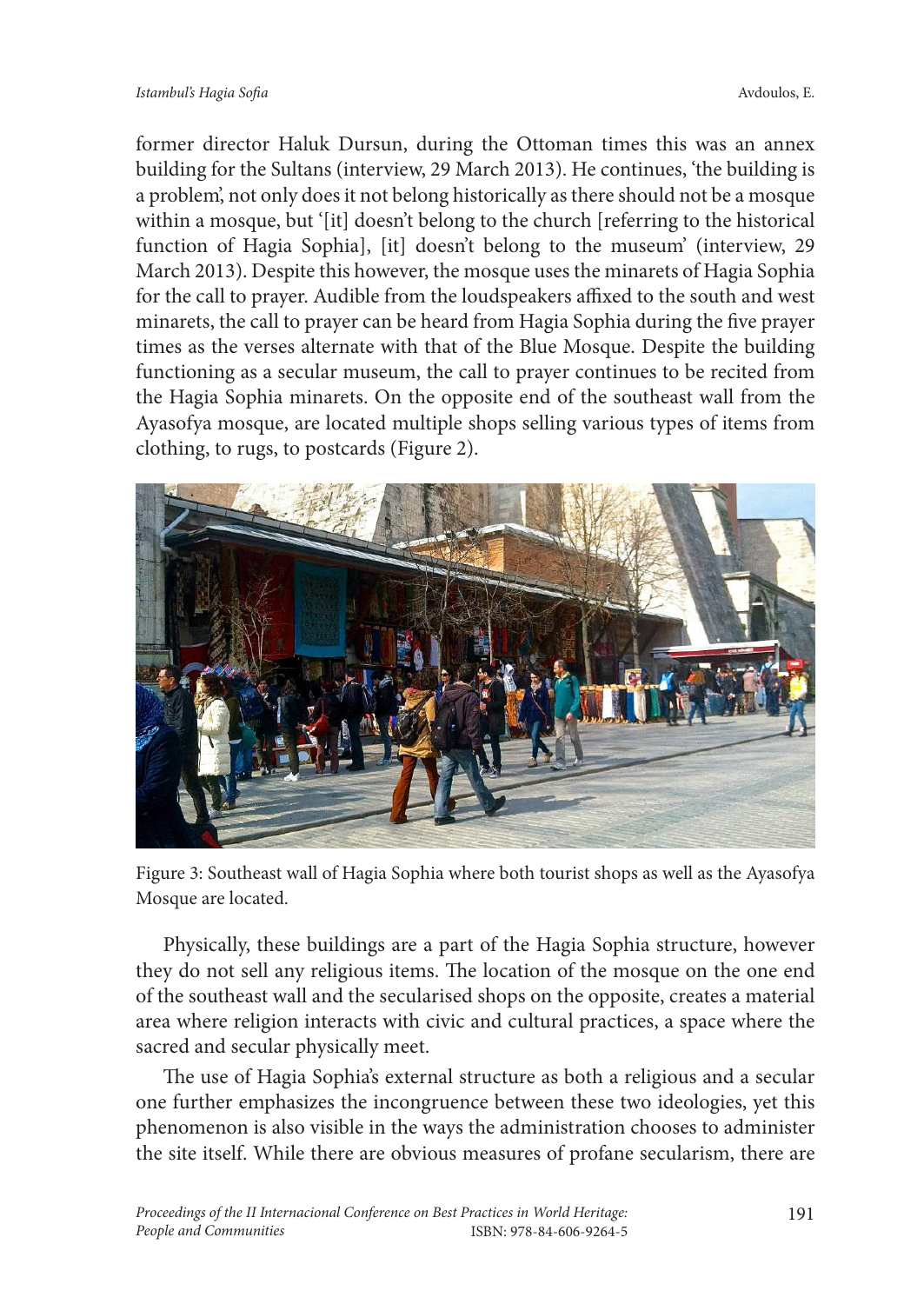visible decisions that acknowledge the sacred qualities of Hagia Sophia, again creating a unique interaction between the religious and the secular. First, the guards strictly adhere to a rule that does not allow prayer to take place in the museum, enabling them to remove the person from the site if they are engaging in worship. This gesture of profound secularism represents the museum's decision to maintain the building's secular function. Additionally, the museum lacks interpretive material. It is unclear whether or not this is intentional<sup>4</sup> however, the fact that the available text panels at the front entrance, and the select labels accompanying restored icons or Islamic architecture focus on the historical and architectural significance of the structure rather than the religious significance of the building, further represents the museum's disengagement with the sacred qualities which many attribute to the site. Paine (2013) highlights that the design of a museum as well as what texts, illustrative materials or other interpretive techniques they employ, heavily influences and often determines the way visitors understand the objects being displayed and in this case the space itself (107). The lack of interpretive text minimizes the building's role as both a museum and as a sacred space. Additionally, the confusion between the building as sacred and secular is made more evident by the types of items sold in the museum gift shop. Not only do the museum stores at Hagia Sophia sell tourist-type items (pens, calendars, mugs etc.), but they also sell religious 'souvenirs' such as Christian icons and replicas of the Islamic medallions that hang in the nave of the structure, again questioning the role of the site as a museum and as a religious space.

There is a further disjuncture between Hagia Sophia as secular and Hagia Sophia as sacred as made evident by the ways in which The Ministry of Culture and Tourism (MoCaT), the administrative body over Hagia Sophia, represents the building. On the official tourism MoCaT website (kultur.gov.tr.), Hagia Sophia is categorized under the 'Religious Monuments' category as well as the 'Museums' section. This same pattern repeats on Turkey's official tourism portal (GoTurkey. com). Although the government bestows the title of 'museum' upon Hagia Sophia the role of the structure is not fully understood. Two labels have been given to Hagia Sophia, 'museum' and 'religious space'; however neither of them fully encapsulates the meaning or understanding of the site. There are still actions that point to the sacred qualities that many attribute to this building yet at the same time there are actions of profound secularism. Hagia Sophia proves to be a very unique heritage site that has yet to find a way to balance both the sacred and the secular aspects of the site.

<sup>4</sup> None of the interviewees, including the museum director, were able to explain why this phenomenon was occurring. The MoCaT is the body responsible for any changes made to the building, including exhibits and interpretive texts; further interviews could illuminate the reasoning behind these decisions.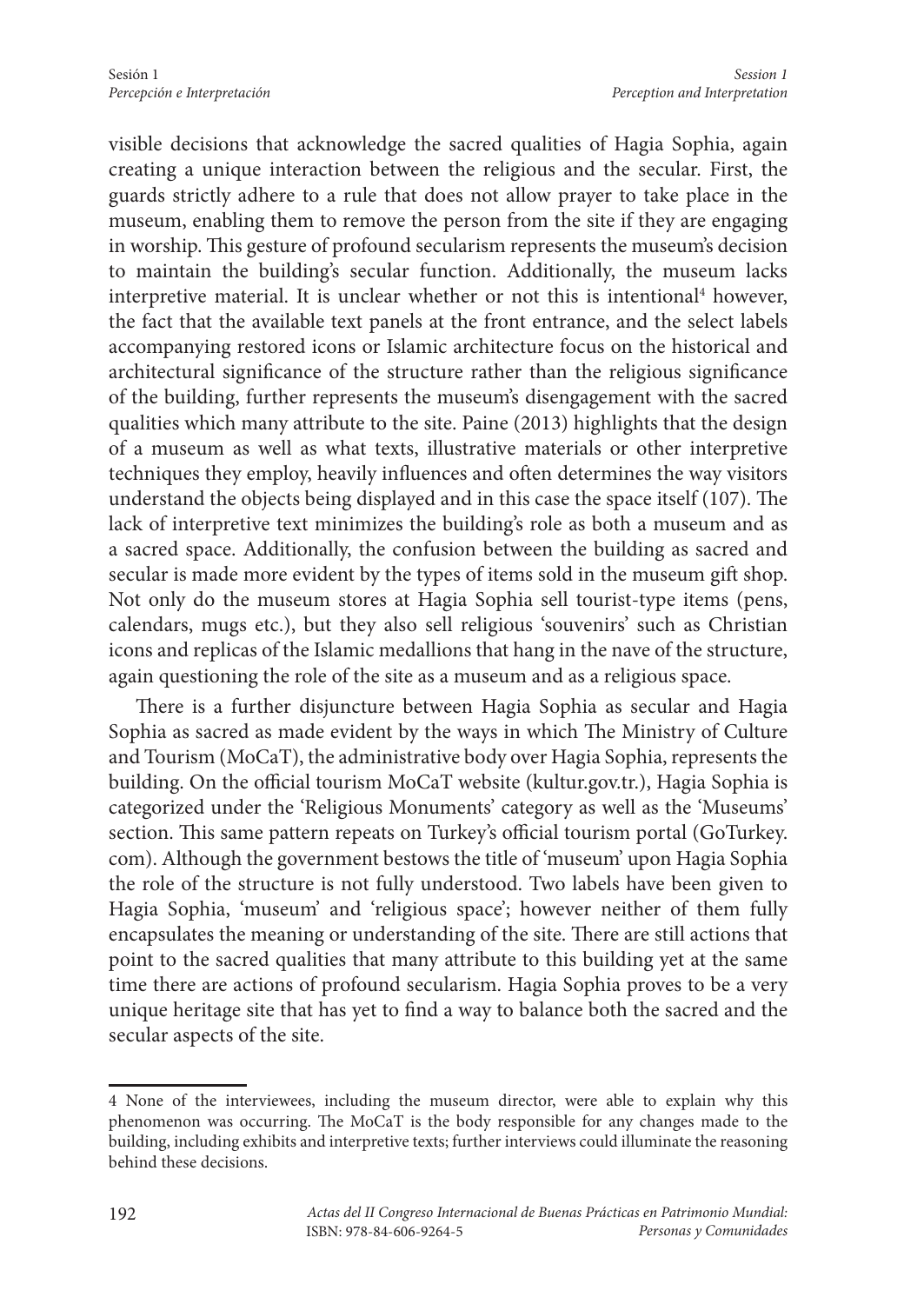# **5. CURRENT MODELS OF UNDERSTANDING HERITAGE**

The heritage field has put forth several frameworks that heritage professionals use to understand and approach issues of heritage management. Three approaches dominate the field, the Authorized Heritage Discourse (AHD), the Values Based Approach (VBA) and the Living Heritage Approach (LHA). Each of these models contributes to our understanding of heritage yet address different issues. Hagia Sophia is a unique site that has suffered a break in functional continuity as the site has changed from a church to a mosque to a museum. This, in turn, has made the job of the heritage manager at Hagia Sophia very difficult. Upon evaluation however, none of the frameworks in place serve the needs of Hagia Sophia due to its unique cultural biography.

# *5.1 The Authorized Heritage Discourse as the model of preservation in practice*

It is helpful to look at the Authorized Heritage Discourse (AHD) as a tool for a critical analysis of the managerial approach of Hagia Sophia. The AHD 'focuses attention on aesthetically pleasing material objects, sites, and places and/or landscapes that current generations 'must' care for, protect and revere' on behalf of the public (Smith 2006: 29). The current management of Hagia Sophia currently treats the site as a 'safely dead' space (Baillie 2011). It is evident however, that the space is not 'safely dead' but rather very much 'alive' as certain stakeholder groups continue to ascribe sacred qualities to the site which are visible and temporally relevant. The treatment of Hagia Sophia as a 'safely dead' site began in 1923 after the site was museified following the secularisation of Turkey. Invited by the government, architect-planner Henri Prost oversaw the planning of Istanbul from 1936 to 1951 as a consultant to the Municipality's Directory of Urban Planning (Bilsel 2011: 103). Prost's plan was to redesign 'the old city in a way to bring out its "glorious" monuments and silhouette, reminiscent of its imperial history' (Bilsel 2007: 112). In 2005, the Istanbul Metropolitan Municipality initiated a strategic development plan to rehabilitate the Historic Peninsula of which Hagia Sophia, Blue Mosque and Sultanahmet Square are a part, with the goal being heritagisation (Gezici & Kerimoglu 2010: 259). The area in which these sites are situated has been termed 'archaeological park'. The creation of this park creates a sense of history which 'has now been transformed into a prized collection of architectural fragments to be preserved in bits and pieces and protected from the sights, sounds and smells of local populations' (Oncu 2007: 234). Furthermore, the term 'archaeological park [denotes] dead architecture which is problematic because it implies that you don't need the spirit or the spirit does not exist' (Pasic, interview, 20 March 2013). This again, brings up the notion of 'safely dead' illustrating the ways in which this area is still being cared for under the ideas of the AHD. A similar phenomenon occurs at sites such as Angkor Wat (Baillie 2006;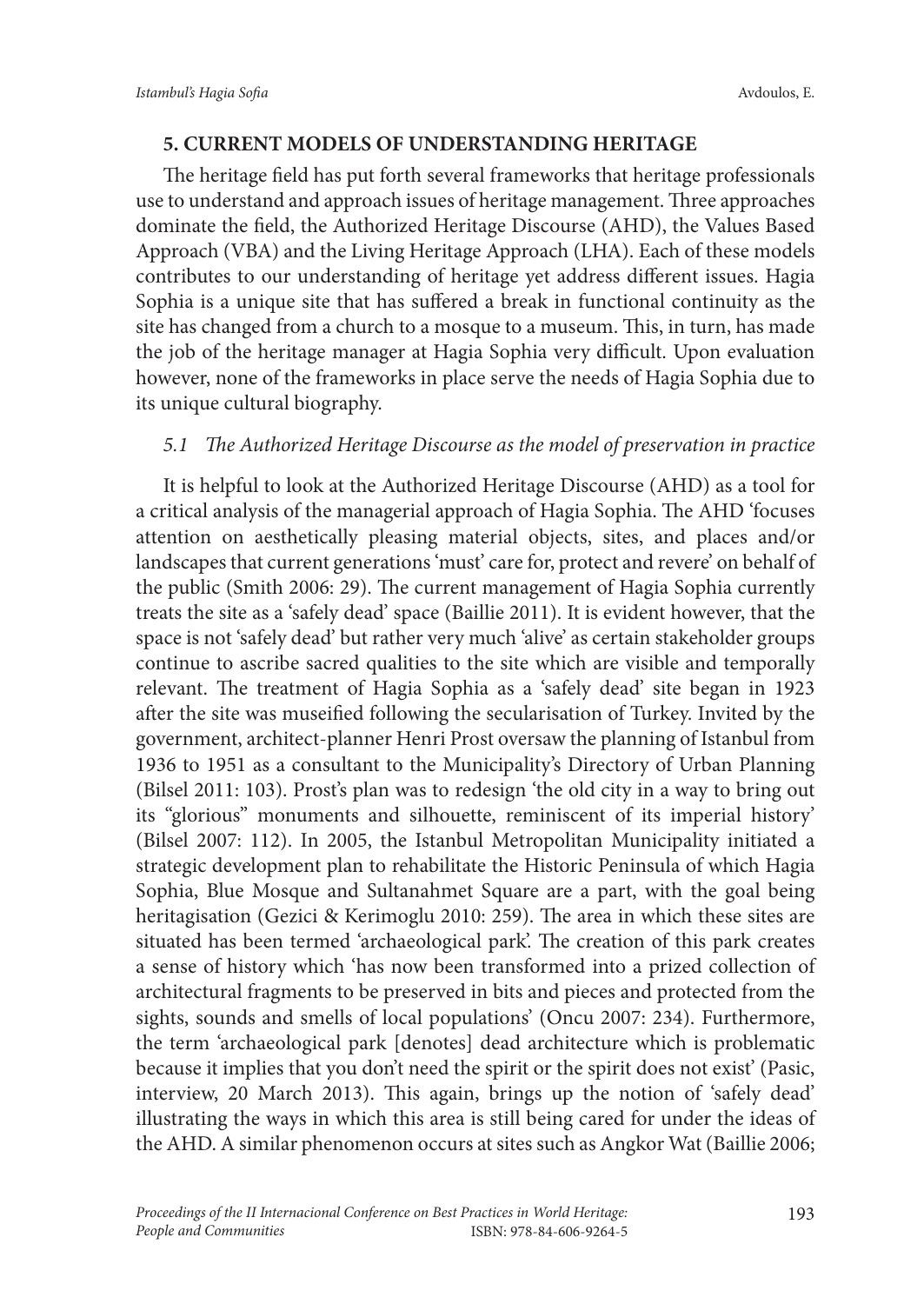Winter 2007) and Jerusalem (CinC 2012). At Hagia Sophia, it is evident that the museum administration has not found a model appropriate enough to manage the continuous sacred views that people ascribe to the site and an assessment of the current methods of heritage management reveals that they are not able to offer viable alternatives.

# *5.2 Limits of the current heritage management models*

The Values Based Approach (VBA) 'has been developed since the 1980s, within the developments of post-processual archaeology…and is considered the current most preferred approach to heritage conservation' (Poulios 2010: 172). The VBA contrasts with the AHD and is defined as the 'the coordinated and structured operation of a heritage site with the primary purpose of protecting the significance of the place as defined by designation criteria, government authorities or other owners, experts of various strips and other stakeholders (Mason et al. 2003: 1). The principles of the VBA are rooted in the Burra Charter (ICOMOS Australia 2009) and have been further developed by the Getty Conservation Institute. A key concept of the VBA is that of stakeholders. Stakeholders ascribe value to sites, and this is the main reason heritage is conserved, 'because of the values imputed to it, not for the sake of the material itself' (Avrami et. al 2000: 25). The VBA approach however, cannot be applied to a potentially effective management scheme for Hagia Sophia. First, 'A values based approach tries to recognize and involve equally the whole range of the differing stakeholder groups and their differing values in the conservation and management of heritage' however 'the promoted equity of stakeholder groups and values is theoretically debased and impractical… any decision taken will inevitably favour certain stakeholder groups and values at the expense of others' (Poulios 2010: 172 -173). The VBA also does not provide a way to determine which groups to choose and how to establish priorities amongst the stakeholders; for this reason, the VBA as a whole would not be able to be applied to Turkey's heritage management as much of the country's cultural heritage has stakeholders from different religious and ethnic backgrounds who may view each site differently. It also places an emphasis on 'one leading managing authority' to which Poulios (2010) argues, 'is not justified in the first place' (174).

As it currently operates, the centralized management approach that Turkey employs regarding their cultural heritage does not consult the stakeholders in any way. This presents an issue at many heritage sites with multiple stakeholders, however these issues are heightened at places such as Hagia Sophia where the views of the stakeholders differ dramatically. The views placed on Hagia Sophia by its stakeholders (Christians, Muslims, and the Turkish government), are incongruent with one another. If the VBA were to be applied to this situation, how would the needs of each group be evaluated and implemented equally?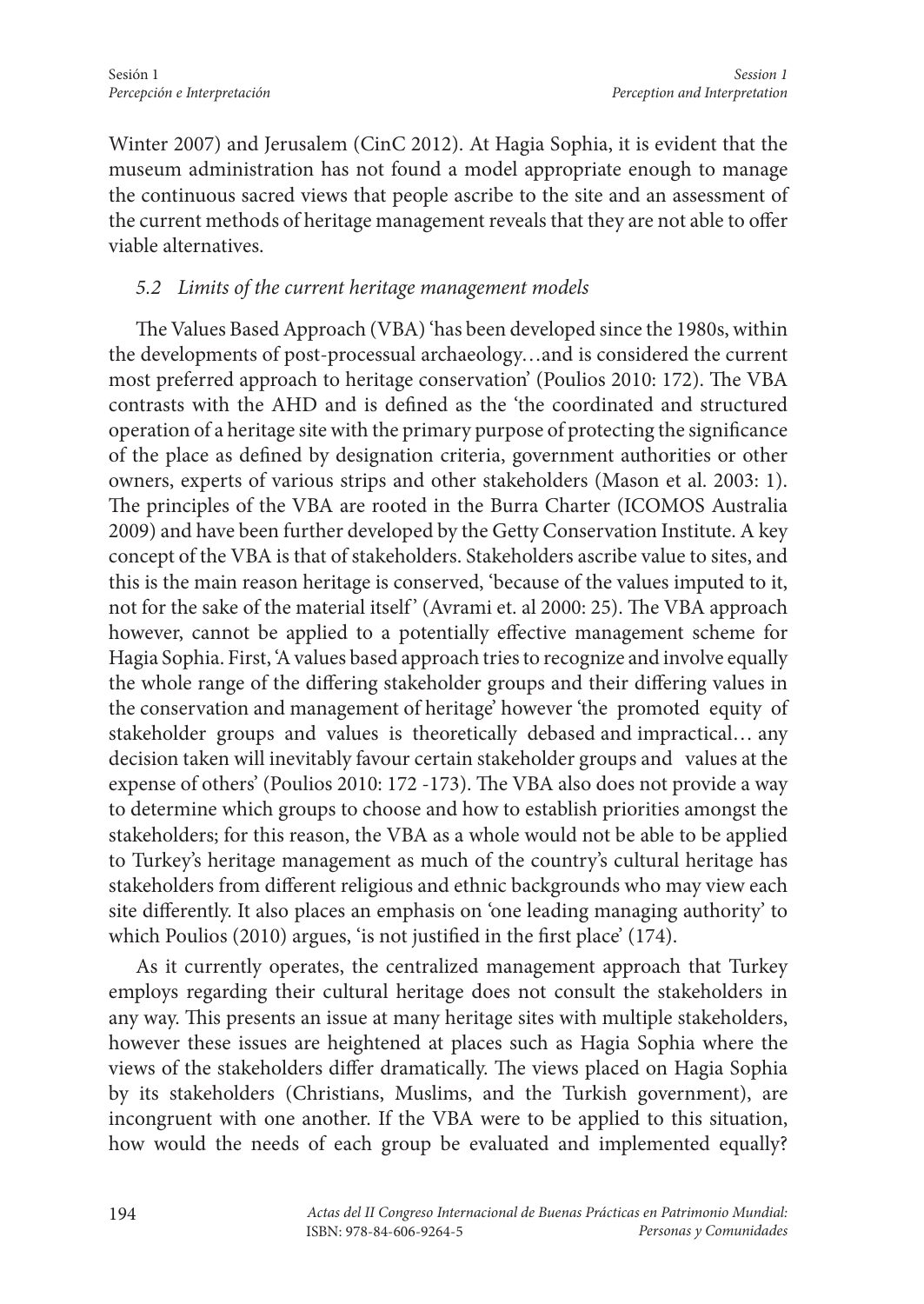Furthermore, who would act as the lead managing authority and how would that influence the decisions made? As the building currently operates, the religious values placed on the site are being marginalized, yet the VBA does not provide an appropriate alternative to managing this heritage site because it does not have a way to effectively deal with the different values of each stakeholder group.

ICCROM suggests the Living Heritage Approach (LHA) as an alternative to the VBA. The LHA concerns itself with living heritage, referring to 'sites, traditions, and/or practices which have been created overtime by many authors and which are still in use' (Baillie et al. 2009: 5). The LHA is defined as 'a community-based, bottom-up, interactive approach to heritage management…[whose] primary goal is to conserve the continuity of a core-community's connection with their Living Heritage' (Baillie et al. 2009: 9). It was developed as a response to the AHD and the VBA and created for sites such as Meteora in Greece (Poulios 2008), Temple of the Tooth in Sri Lanka (Wijesuryia 2000) and Angkor Wat in Cambodia (Baillie 2006) where the communities have a primary role in the management and conservation of their heritage. While this approach works for certain religious sites it does not appropriately engage with the issues that Hagia Sophia faces. If we consider the Blue Mosque for example, a place of living heritage where the function has remained the same through the course of the building's history, the LHA would succeed as a management approach. The management of the Blue Mosque focuses on the continual function of the site as a mosque and places the community attached to the site at its core. In line with the LHA which sees change in 'response to the changing circumstances in society' as 'an essential requirement for the survival and continuation of a living heritage site over the course of time to present' (Poulios 2010: 176), the Blue Mosque has adapted to the increase in tourists by balancing the needs of both the worshipping Muslim and the secular tourist. Additionally, the LHA relies on the core community to manage and care for the site (Poulios 2010: 176); this is representative of the way in which the Blue Mosque operates as it is run by volunteers as well as the Sultan Ahmet Mosque Protection and Improvement Foundation, a non- governmental volunteer based organization.

The current LHA framework however does not provide a viable solution for managing Hagia Sophia. First, the museum has altered its function over the past 1500 years. LHA is rooted in functional continuity, an aspect that Hagia Sophia lacks. Baillie et al. (2009) notes, that the primary aim of the LHA is to keep heritage 'alive', this entails continuing the core- community's connection to heritage' (33). While the connection to heritage has been kept alive by memory, functionally, the continuity has broken. Additionally, Poulios (2010) mentions change as an important idea in LHA, stating that 'Changes in the function, the space, and the community's presence, in response to the changing circumstances in society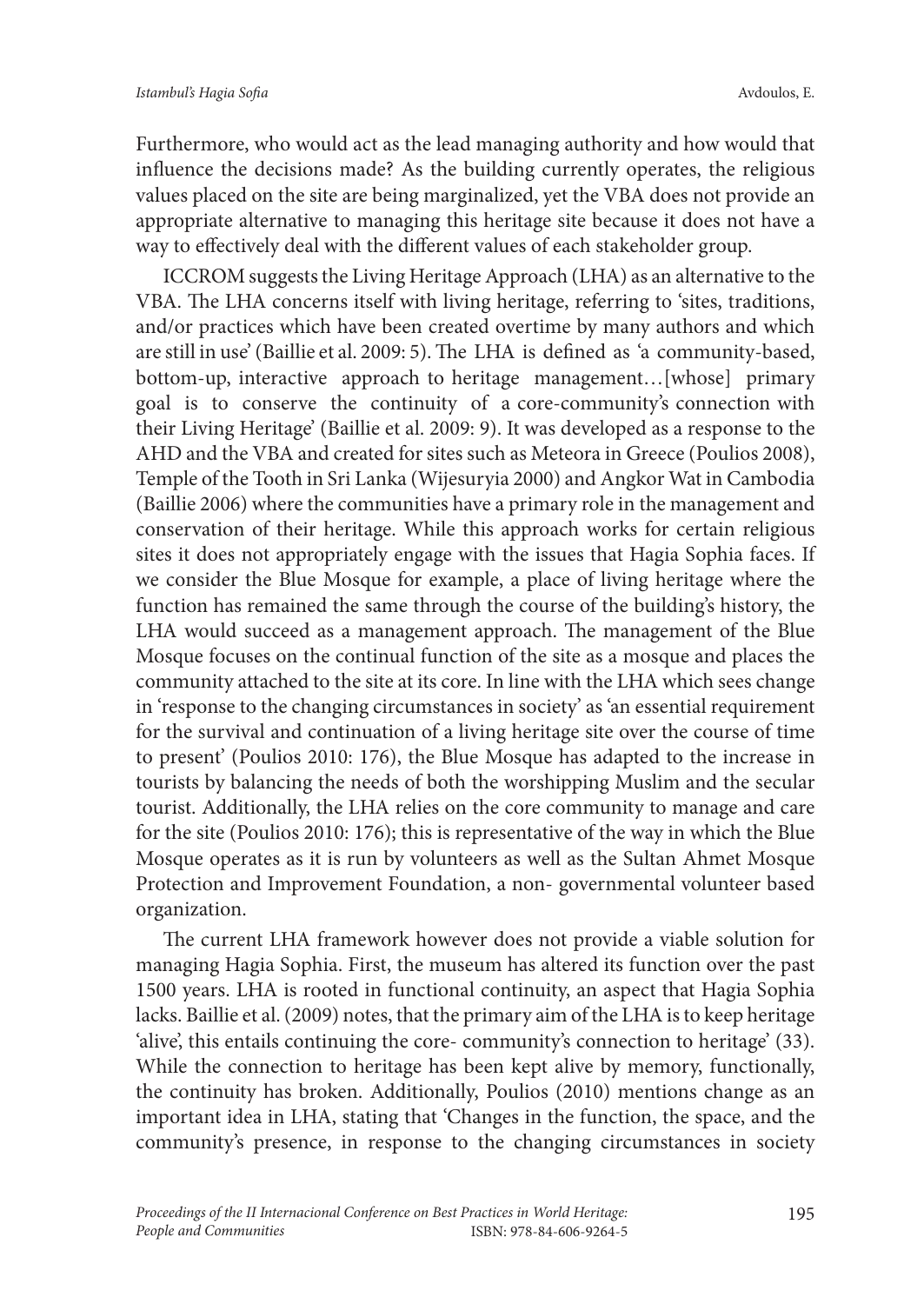at local, national, and international level, are seen as an inseparable element of continuity and an essential requirement for the survival and continuation of a living heritage site over the course of time to present' (175). Sharma (2006) continues, 'What we do not recognize is that change itself helps to keep the heritage 'alive' (in function, use) for the community... The real 'threat' however, comes when the community's own links with the heritage break' (10).

However, at Hagia Sophia, the very concept of change is what transformed the site from a 'living' site to a 'dead' one. Each time the building transformed in function, it was an action of dominance: the Ottoman Empire forcefully took over Hagia Sophia when it changed from basilica to mosque and when it transformed into a museum, the government imposed the secularisation of the building on the people. While the function of the building has changed, the communal links with Hagia Sophia have remained, yet the LHA does not acknowledge this because the building's functional continuity does not exist.

The LHA relies greatly upon a 'core community' described by Poulios (2010) as 'a specific community that retains its original association with [a heritage site] throughout time (continuity), by maintaining its function and continuing the process of its spatial definition and arrangement of the course of time to the present…This community is seen as an inseparable part of the site' (175-176). I argue, however, that many sites considered living heritage, such as Hagia Sophia, do not have a 'core community' as defined by Poulios (2010). Each phase of the site's existence defined a different 'core community': during the basilica phase, the core community were the Orthodox Christians, during the mosque phase, the Muslims, and during its secular phase the heritage managers in the form of the government. Although the site currently does not manifest in its original function, we cannot exclude these past groups who were once considered the core communities. While the LHA provides an appropriate way of understanding Hagia Sophia, the management approach that it puts forward cannot be applied to the site and other sites experiencing the same issues. I argue that while the approach as it currently stands limits its application at sites like Hagia Sophia the recognition of the site as living heritage may provide ways of moving forward and creating alternative frameworks of understanding.

#### *5.3 Finding a place for Hagia Sophia*

The current approach to managing Hagia Sophia does not cater to the various stakeholder groups and ignores the living aspect of the site. This approach seems to be representative of the way Turkey manages most of its cultural heritage. Atakuman (2010) points out, 'Turkey's history with heritage policy demonstrates that when speaking of diversity and tolerance in the country it has always been best to display "fossilized" sites in the hope of obscuring fundamental problems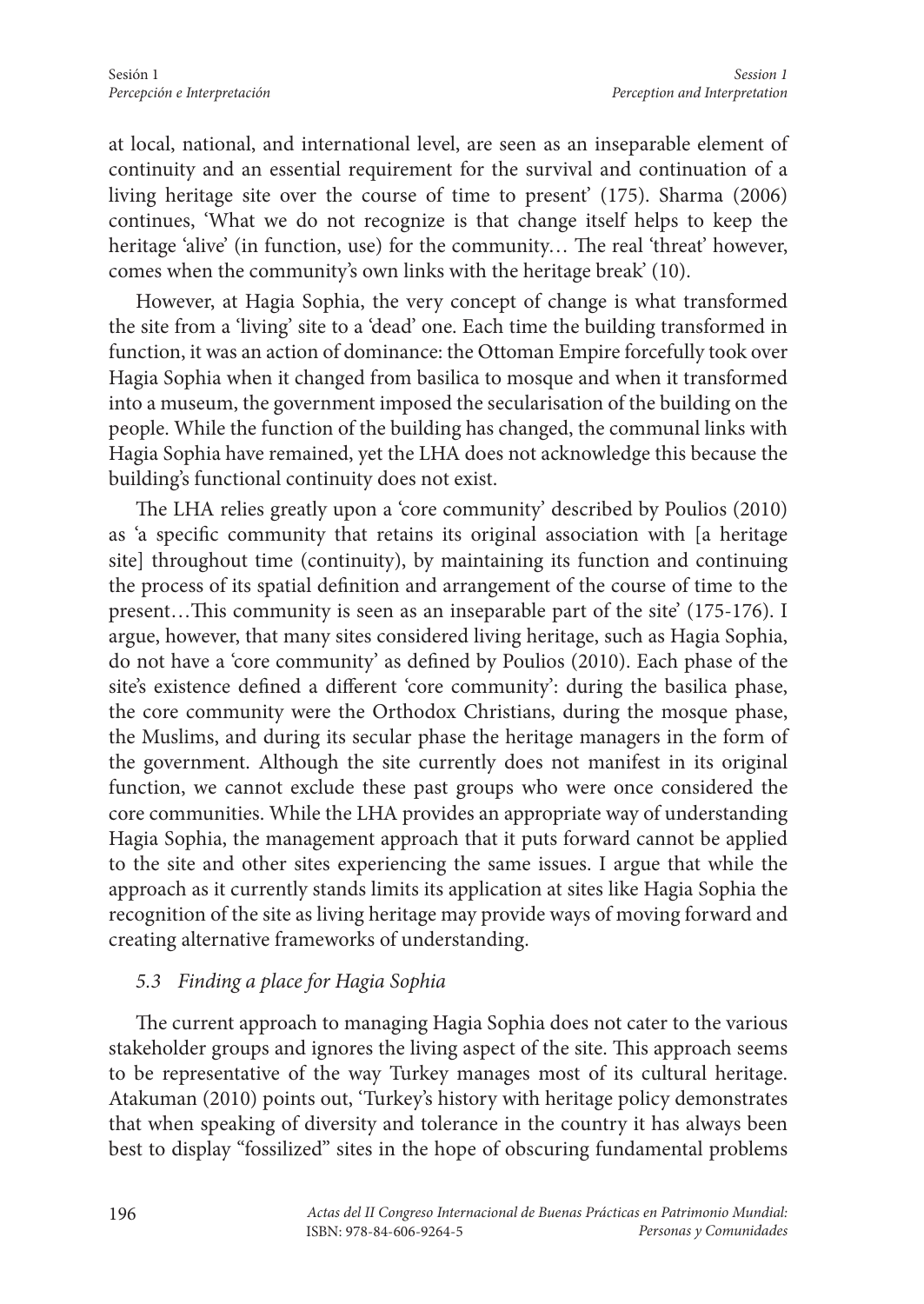at the living sites of contestation' (124). The heritage of Hagia Sophia has been ' "antiqued", not only in appearance but, rather more sinisterly, in being presented as if it was significant historically as well as merely ennobled by time' (Fowler 1989: 60). However, Hagia Sophia is a living site because people continually ascribe sacred value to it, 'it is the believed that the values, associations, and meaning attributed by people to any form of heritage can potentially render the later as living' (Alexopoulos 2013: 60). The current frameworks for managing heritage sites are not applicable to Hagia Sophia. Hagia Sophia is the confluence of two distinct religions and the junction of sacred and secular. This example illuminates the 'potential limits of defining what is an active or 'non- active', in religious terms, archaeological site' (Alexopoulos 2013: 62) and subsequently how these unique places can be appropriately managed and conserved. The reality is that the current approach to managing Hagia Sophia does not work, nor do the two other approaches that have been forth recently, and the MoCaT as well as heritage scholars 'should more actively engage in collaborative efforts to address and identify the challenges and opportunities posed by living religious heritage values' at secular sites (Alexopoulos 2013: 62).

The framework of the Living Heritage Approach is a positive step forward in the management of cultural heritage and has paved the way for a new understanding of heritage sites imbued with a 'living' aspect. As it currently stands, the framework applies the 'living' feature of heritage to certain sites, those with a 'core community'; yet there are many other sites, like Hagia Sophia, that can be considered living cultural heritage to which multiple core communities lay claim. I suggest that the first step forward in addressing some of the issues surrounding Hagia Sophia and other sites like it is a re-evaluation of the LHA and its definitions. Once Hagia Sophia is recognized and understood as living heritage, the role of the site's governing body should be addressed. Turkey's current approach to heritage management is a very top-down centralized approach that offers little flexibility to individual heritage site managers. While Turkey has been recently attempting to decentralise, these efforts have 'remained incomplete' and is 'far from having stabilised' (Bayraktar & Massicard, 2012: 37).

#### **6. CONCLUSION**

Hagia Sophia is a complex accretion of religion and history and stands in the middle of the longstanding conversation between the sacred and secular in Turkey. Its function has been intentionally altered numerous times and as a symbol it has been continuously re- appropriated. Today, Hagia Sophia is considered a museum. Yet, beneath this label manifests a unique relationship between the sacred and the secular.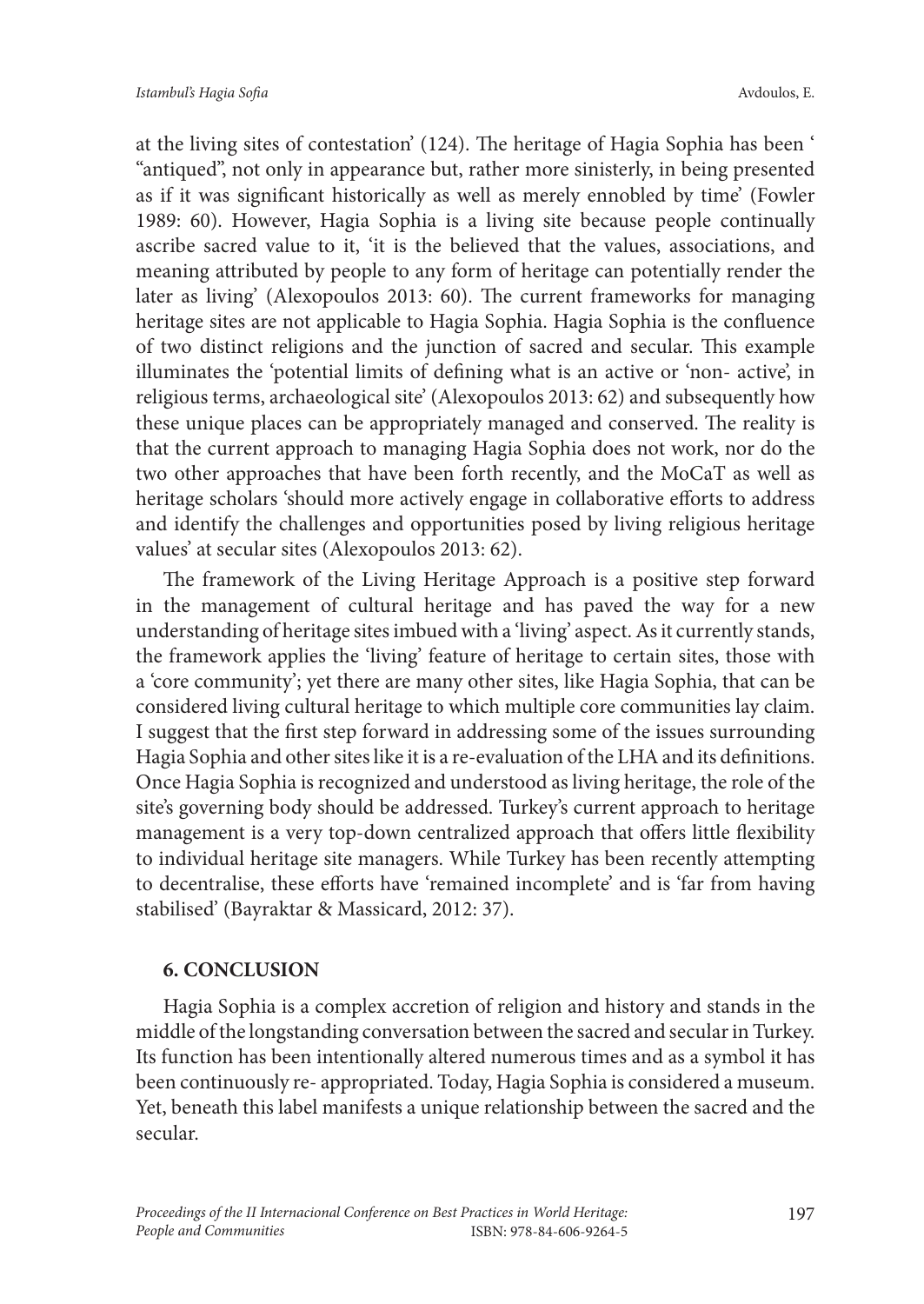Often revered for its significance as an art historical and architectural masterpiece, this discussion illuminates the underlying sacred qualities that continue to exist at Hagia Sophia despite its secular function. This study suggests that because of these continued connections to the site, Hagia Sophia should be considered a Living Heritage Site and should be managed so accordingly. The current approaches to heritage management as well as the centralised approach of the MoCaT however do not provide sufficient frameworks for managing a site like Hagia Sophia with cross-cultural claims. The study of the heritage management approach of Hagia Sophia and can offer great benefits not only to the preservation and understanding of Turkey's heritage but to other sites with a cross-cultural and overlapping religious heritage around the world. With the start of the Arab Spring in 2010, the U.S. looked to Turkey as model nation (Atlas & Gaouette 2013) as the country is able to act as a role model for a large swath of the world attempting to balance the dominance of the Islamic faith with a secular democracy (Altunisik 2005: 45). Although the recent events in Turkey, namely the protests in Gezi (Atay 2013) and Taksim Square (2014), question this 'model nation', the importance of Turkey as setting a standard for the Middle East does not go unnoticed. If heritage managers are able to develop a deeper understanding of how to approach heritage in Turkey, and sites of deeper meaning like Hagia Sophia, then potential doors will open regarding approaches to managing similar heritage in other contested parts of the world.

Hagia Sophia, however is merely one case study in the larger realm of Turkey's cultural heritage. The secular/religious debate has been on-going since 1923 and is still a present issue, especially in cities like Istanbul with 'multiple and multilayered pasts' (Bora 1999: 32). Many scholars reflect on the divide and often times conflicting relationship between Islam and secularism in Turkey. This dichotomy continues today, with recent events such as the Gezi Park protests illuminating this issue. Demonstrations such as the ones in Gezi and around Turkey are breaching traditional ideological barriers. These demonstrations were a 'reaction of the secular-minded people…to the 'official' trend of intensification toward religious morality in daily life and the (secular) public space' (Atay 2013: 43). The relationship between sacred and secular is an on-going one in turkey and future research into these protests and the current movements in Turkey will be able to add knowledge to this relationship as it manifests in the present.

Turkey is in a situation where the secular and the sacred are constantly in conversation, and Hagia Sophia is no exception to this. Turkey needs to find a way to maintain a balance between these two ideologies and harmonize their relationship rather than intensify it. MoCaT needs to acknowledge that although many of the sites in Turkey are secularised, there are some to which people still ascribe sacred significance and changes need to be made accordingly. Haluk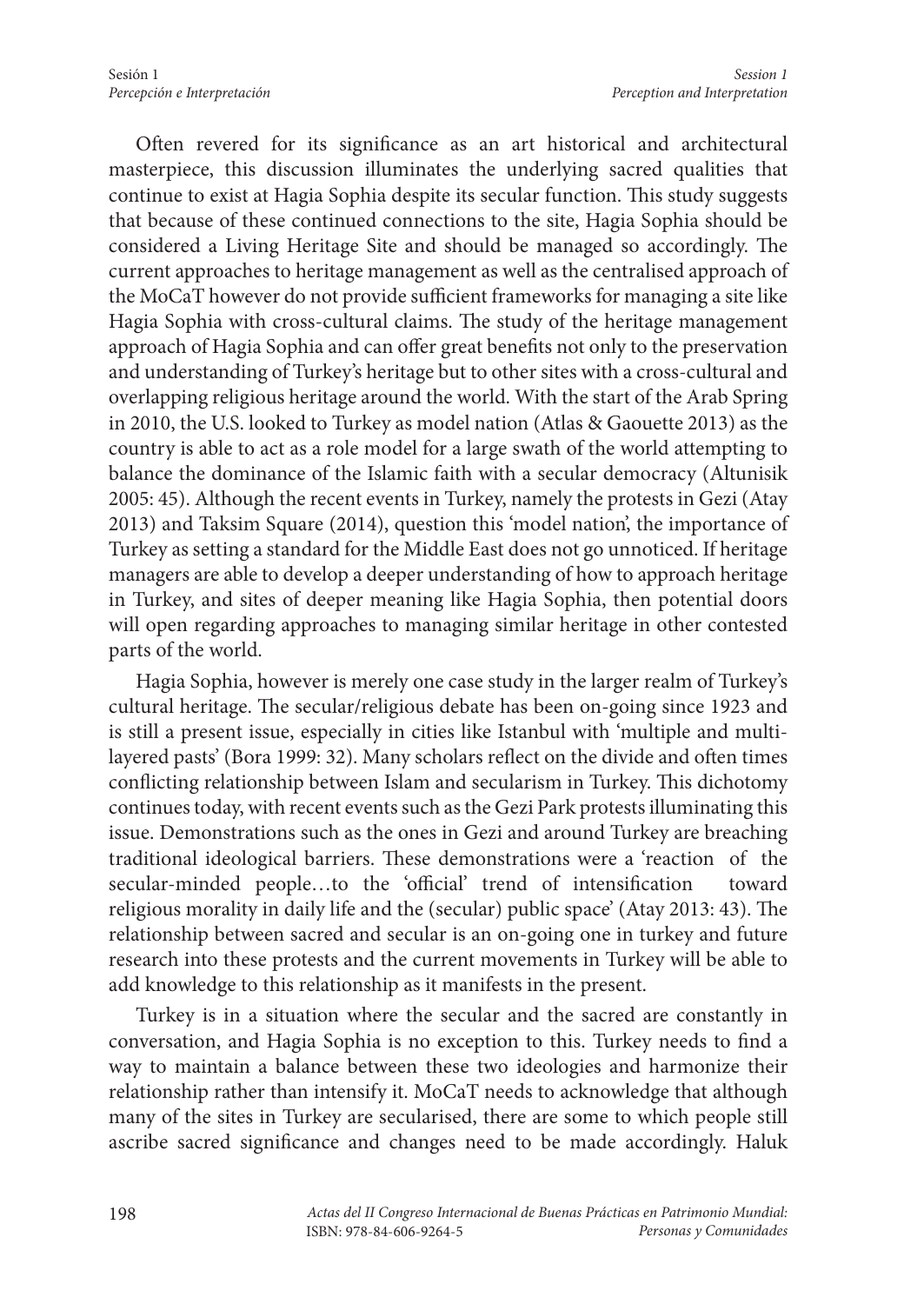Dursun put it simply: 'We own these things and we love them'. We must 'protect them for all the future generations'. We must 'have empathy and understanding' and learn to 'co-exist' with one another (interview, 29 March 2013). Perhaps if this mentality is embraced, then we will be able to find ways to move forward in heritage management practices regarding sites such as Hagia Sophia and others like it.

#### **REFERENCES**

Ahunbay, Z. 2013. Interview.

- Alexopoulos, G. 2013. Management of Living Religious Heritage: Who Sets the Agenda? The Case of the Monastic Community of Mount Athos. *Conservation and Management of Archaeological Sites* 15(1): p.59–75.
- Altunisik, M. 2005. The Turkish Model and Democratization in the Middle East. *Arab Studies Quarterly* 27(1, 2): p.45–63.
- Atakuman, C. 2010. Value of Heritage in Turkey: History and Politics of Turkey's World Heritage Nominations. *Journal of Mediterranean Archaeology* 23(1): p.107–131.
- Atay, T. 2013. The Clash of Nations in Turkey: Reflections on the Gezi Park Incident. *Insight Turkey* 15(3): p.39–44.
- Atlas, T., & Gaouette, N. 2013. *Erdogan Risks Roiling U.S. -Turkey Ties With Crackdown.* Bloomberg. Available at: http://www.bloomberg.com/news/2013- 06-04/erdogan-risks-roiling- u-s-turkey-ties-with-crackdown.html [Accessed August 19, 2013].
- Avrami, E., Mason, R., & de la Torre, M. 2000. *Values and Heritage Conservation.*  Los Angeles, CA: The Getty Conservation Institute.
- Baillie, B. 2006. Conservation of the sacred at Angkor Wat: further reflections on living heritage. *Conservation and Management of Archaeological* Sites 8(3): p.123–131.
- Baillie, B, Poulios, I & Wijesuriya, G. 2009. *Living Heritage Handbook* [unpublished], ICCROM, Rome.
- Baillie, B. 2011. *The Wounded Church: War, Construction and Reconstruction of Vukovar's Religious Heritage*. Ph.D. Cambridge: University of Cambridge.
- Bali, R. 2006. The Politics of Turkification During the Single Party Period. In H.- L. Kieser (ed) *Turkey beyond nationalism: towards post-nationalist identities,*  43–49. London: I.B. Tauris & Co. Ltd.
- Baran, Z. 2010. *Turkey Between Secularism and Islamism.* Stanford: Hoover Institution Press. Available at: http://www.scribd.com/doc/51364211/Torn-Country-Turkey-Between- Secularism-and-Islamism-by-Zeyno-Baran.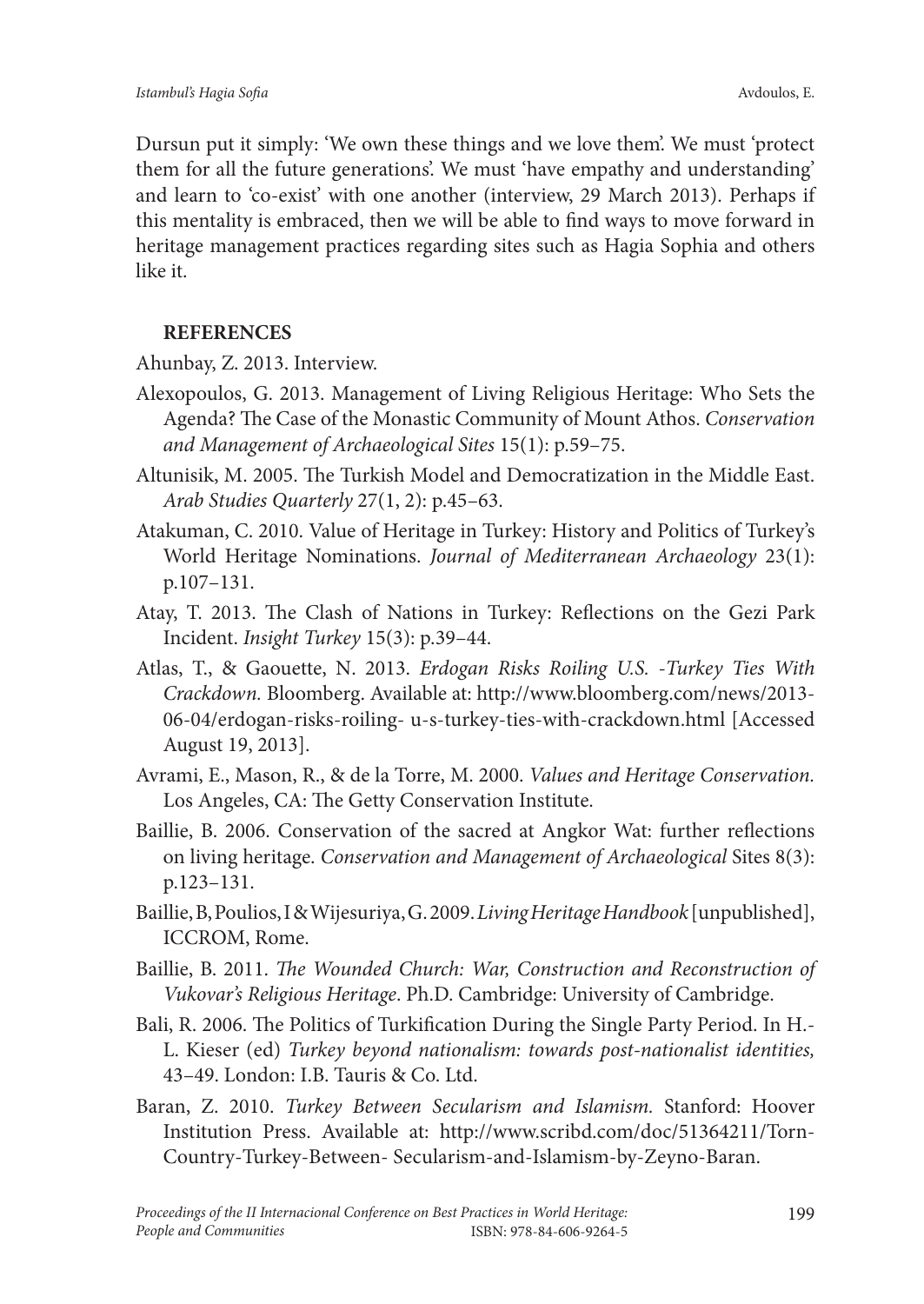- Bayraktar, U., & Massicard, E. 2012. *Decentralisation in Turkey*. Agence Francaise Developpment. Available at: http://www.academia.edu/2349287/ Decentralisation in Turkey.
- Bilsel, C. 2007. Remodelling the Imperial Capital in the Early Republican Era: the Representation of History in Henri Prost's Planning of Istanbul. In J. Osmond & A. Cimdina (eds) *Power and culture: identity, ideology, representation*, Pisa: Plus-Pisa University Press
- Bilsel, C. 2011. 'Les Transformations d'Istanbul': Henri Prost's planning of Istanbul (1936-1951). I*TU Journal of Faculty of Architecture* 8(1): p.100–116.
- Bora, T. 1999. Istanbul of the Conqueror: The 'Alternative Global City' Dreams of Political Islam. In C. Keyder (ed) *Istanbul: between the global and the local,*  47–58. Lanham, MD: Rowman & Littlefield
- Bozkurt, G. 2013. *PM brushes aside calls for return of prayers to Hagia Sophia.* Hurriyet Daily News.
- CinC. 2012. The Politics of Heritage: Why memory in divided cities impacts upon the future. Dabestani, A., Sevinclidir, P., & Erol, E. 2012. *Is Turkey's secular system in danger?* BBC. Available at: http://www.bbc.co.uk/news/worldeurope-20028295 [Accessed August 19, 2013].
- Diaz-Andreu, M., & Champion, T. eds. 1996. *Nationalism and archaeology in Europe.* London: UCL Press.
- Dursun, H. 2013. Interview.
- Gezici, F., & Kerimoglu, E. 2010. Culture, tourism and regeneration process in Istanbul. *International Journal of Culture, Tourism and Hospitality Research*  4(3): p.252–265.
- Heper, M. 2012. Does Secularism Face a Serious Threat in Turkey? In B. Turam (ed) *Secular state and religious society: two forces in play in Turkey,* 79–94. New York: Palgrave Macmillan
- Hurriyet Daily News. 2010. Group's mission to Hagia Sophia aborted. Hurriyet Daily News. Jackson, R., & Henrie, R. 1983. Perceptions of sacred space. *Journal of Cultural Geography* 3: p.94–107.
- Kandiyoti, D. 2012. The travails of the secular: puzzle and paradox in Turkey. *Economy and Society* 41(4): p.513–531.
- Kane, S. 2003. *The politics of archaeology and identity in a global context.* Archaeological Institute of America.
- Kohl, P., & Fawcett, C. 1995. *Nationalism, Politics and the Practice of Archaeology.* Cambridge: Cambridge University Press.
- Kultur Varliklari ve Muzeler Genel Mudurlugu. 2015. Müzecilik Faaliyetleri. Kultur Varliklari ve Muzeler Genel Mudurlugu. Available at: http://www.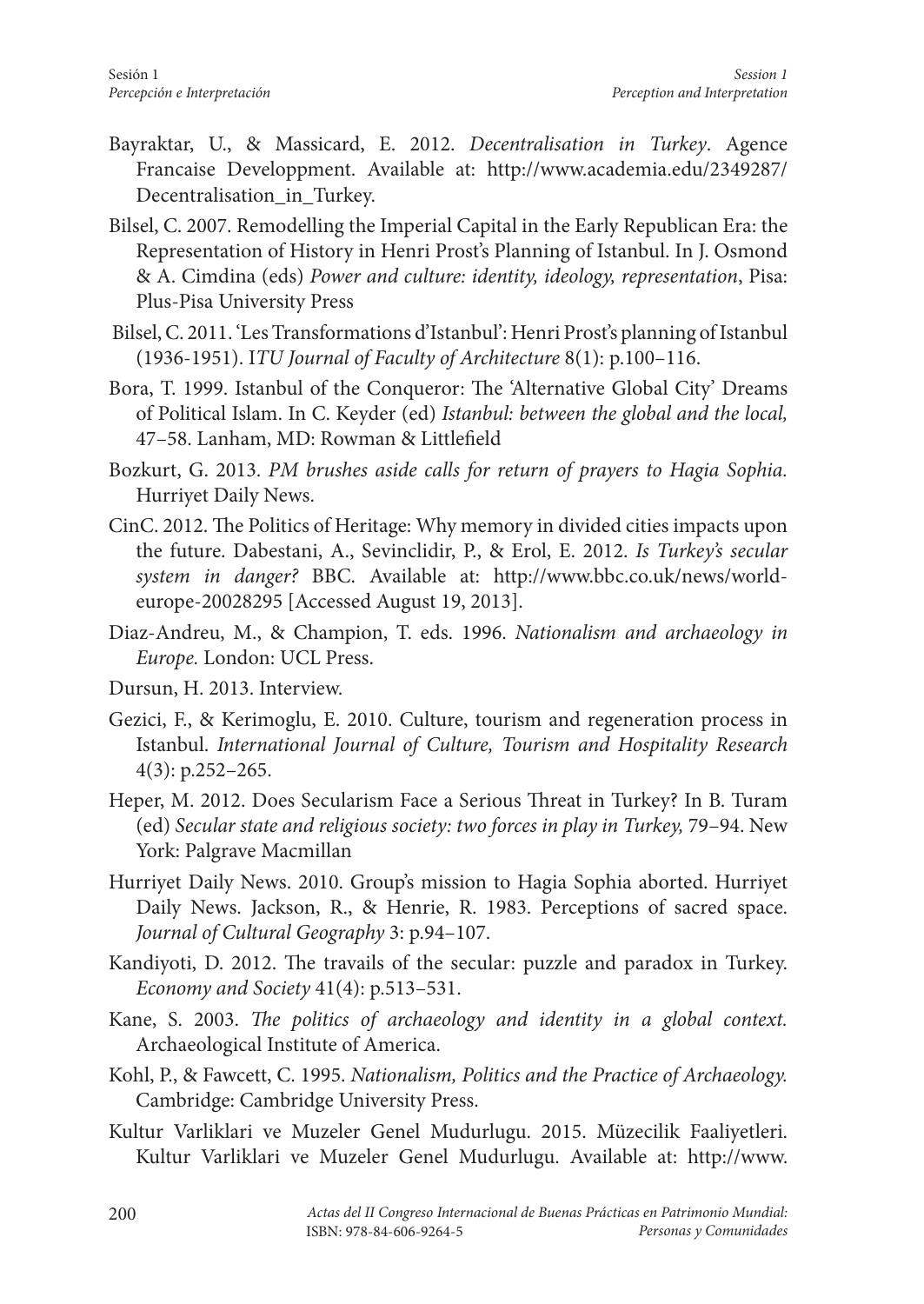kulturvarliklari.gov.tr/TR,43252/muzecilik-faaliyetleri.html [Accessed 21 February 2015].

- Mason, R. 2002. Assessing Value in Conservation Planning: Methodological Issues and Choices. In *Assessing the Values of Cultural Heritage,* 5–30. Los Angeles, CA: The Getty Conservation Institute
- Ministry of Culture and Tourism. 2013. Istanbul Hagia Sophia Museum. Available at: http://www.kultur.gov.tr/EN,39564/istanbul---hagia-sophia-museum.html [Accessed April 2, 2013].
- Nachmani, A. 2003. *Turkey: facing a new millennium: Coping with Intertwined Conflicts.* Manchester University Press, Manchester.
- Necipoglu, G. 1992. The Life of an Imperial Monument: Hagia Sophia after Byzantium. In *Hagia Sophia from the age of Justinian to the present*, 195–226. Cambridge: Cambridge University Press
- Nelson, S. 2013. Lego Accused Of Racism Amid Claims Jabba's Palace Resembles Istanbul's Hagia Sophia Mosque. *Huffington Post*. Available at: http://www. huffingtonpost.co.uk/2013/01/24/lego-racism-jabbas-palace-istanbuls-hagiasophia-mosque\_n\_2540323.html [Accessed July 3, 2013].
- Oncu, A. 2007. The politics of Istanbul's Ottoman heritage in the era of globalism: refractions through the prism of a theme park. In B. Drieskens, F. Mermier, & H. Wimmen (eds) *Cities of the South: Citizenship and Exclusion in the 21st Century*, 233–264. London: Saqui Books
- Oxford Dictionaries. 2013a. Sacred. Available at: http://oxforddictionaries.com/ definition/english/sacred.
- Oxford Dictionaries. 2013b. Secular. Available at: http://oxforddictionaries.com/ definition/english/secular.
- Ozdogan, M. 1998. Ideology and Archaeology in Turkey. In *Archaeology under fire: nationalism, politics and heritage in the eastern Mediterranean and Middle East*, 111–123. London ; New York: Routledge
- Paine, C. 2013. *Religious Objects in Museums.* London: Bloomsbury.
- Palmer, C. 1999. Tourism and the symbols of identity. *Tourism Management* 20(3): p.313–321.
- Pasic, A. 2013. Interview.
- Poulios, I. 2008. *Living sites: the past in the present: the monastic site of Meteora, Greece: towards a new approach to conservation*. Unpublished PhD. University of London.
- Poulios, I. 2010. Moving Beyond a Values-Based Approach to Heritage Conservation. *Conservation and Management of Archaeological Sites* 12(2): p.170–185.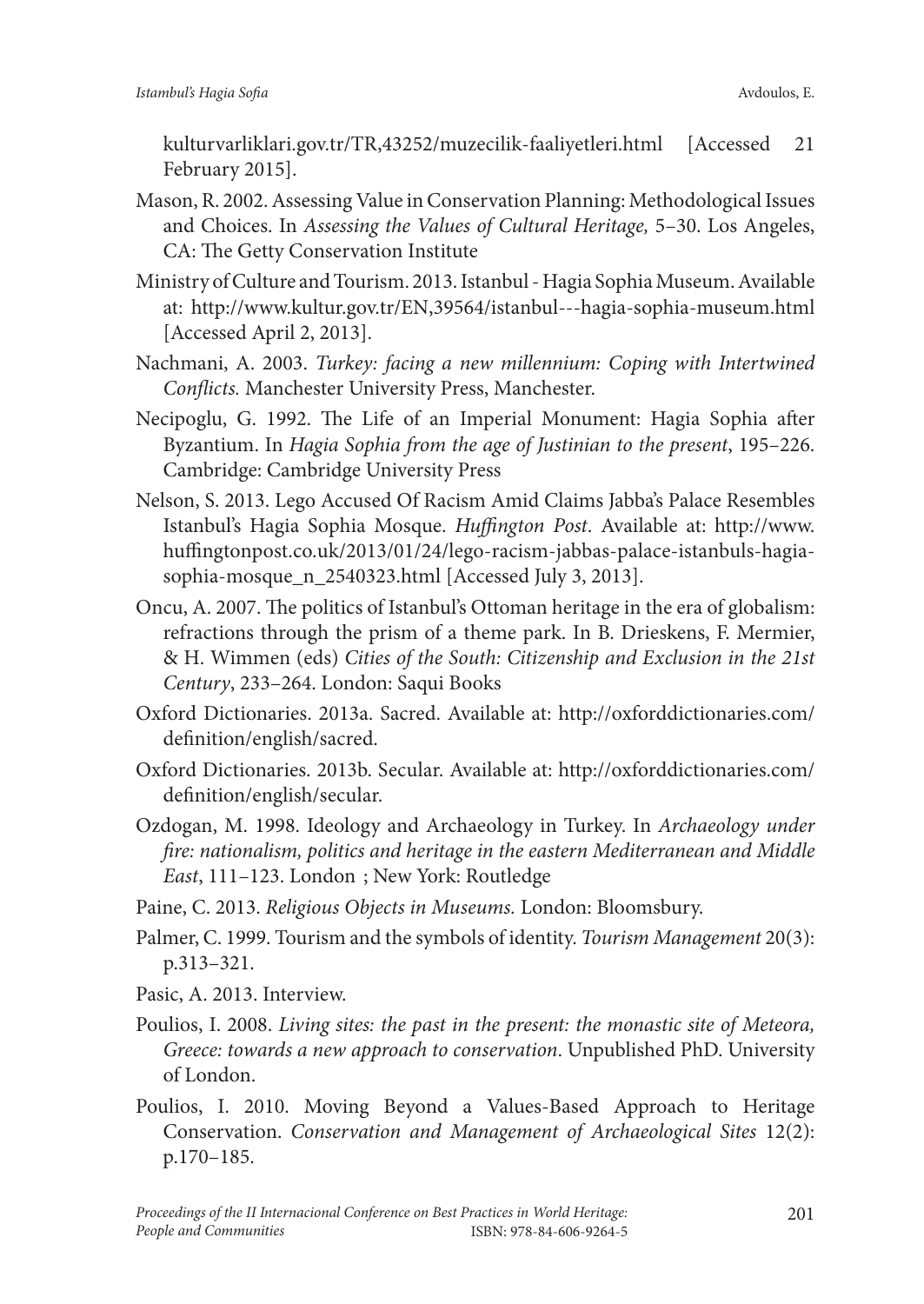- Seligson, S. 'Sacred Wisdom: An archaeologist becomes a guardian of Turkey's past, and future', BU Today. Available from: http://www.bu.edu/today/2015/ sacred-wisdom/. [13 January 2015] Sharma, T. 2006. Living Heritage Approach Handbook.
- Shaw, W. 2002. Tra(ve)ils of Secularism: Islam in Museums From the Ottoman Empire to the Turkish Republic. In D. R. Peterson & D. R. Walhof (eds) *The invention of religion: rethinking belief in politics and history*, 133–155. New Brunswick, N.J: Rutgers University Press
- Smith, L. 2006. *Uses of Heritage*. London: Routledge.
- Sommer, U. 2009. Methods Used to Investigate the Use of the Past in the Formation of Regional Identities. In *Heritage studies: methods and approaches*, 103–122. London ; New York: Routledge
- Sørensen, M.L.. 1996. The Fall of a nation. The birth of a subject: the national use of archaeology in nineteenth-century Denmark. In *Nationalism and archaeology in Europe*, 24–47. London: UCL Press
- Spirou, C. 2009. President Chris Spirou informs Prime Minister Erdogan on the historic first liturgy in Agia Sophia after 557 years, to be held on September 17, 2010. Available at: http://www.freeagiasophia.org/?p=314 [Accessed August 12, 2013].
- Today's Zaman. 2013. New omnibus bill to protect Turkish skylines. Today's Zaman. Topal, S. 2011. Everybody Wants Secularism—But Which One? Contesting Definitions of Secularism in Contemporary Turkey. *International Journal of Politics, Culture, and Society* 25(1-3): p.1–14.
- Toprak, B. 2005. Secularism and Islam: The Building of Modern Turkey. *Macalester International* 15(9).
- Tunbridge, J.E., & Ashworth, G.J. 1996. *Dissonant heritage: the management of the past as a resource in conflict.* J. Wiley.
- UNESCO. 2013. Historic Areas of Istanbul. UNESCO World Heritage Convention. Available at: http://whc.unesco.org/en/list/356 [Accessed May 3, 2013].
- Viejo-Rose, D. 2011. Destruction and Reconstruction of Heritage: Impacts on Memory and Identity. In H. K. Anheier, Y. R. Isar, & D. Viejo-Rose (eds) *Heritage, memory & identity.* The cultures and globalization series, Thousand Oaks, Calif. ; London: Sage Publications
- Wijesuriya, G. 2000. Conserving the Temple of the Tooth Relic, Sri Lanka. *Public Archaeology* 2: p.99–108.
- Winter, T. 2007. *Post-conflict heritage, postcolonial tourism: culture, politics and development at Angkor* 1st ed. London ; New York: Routledge.